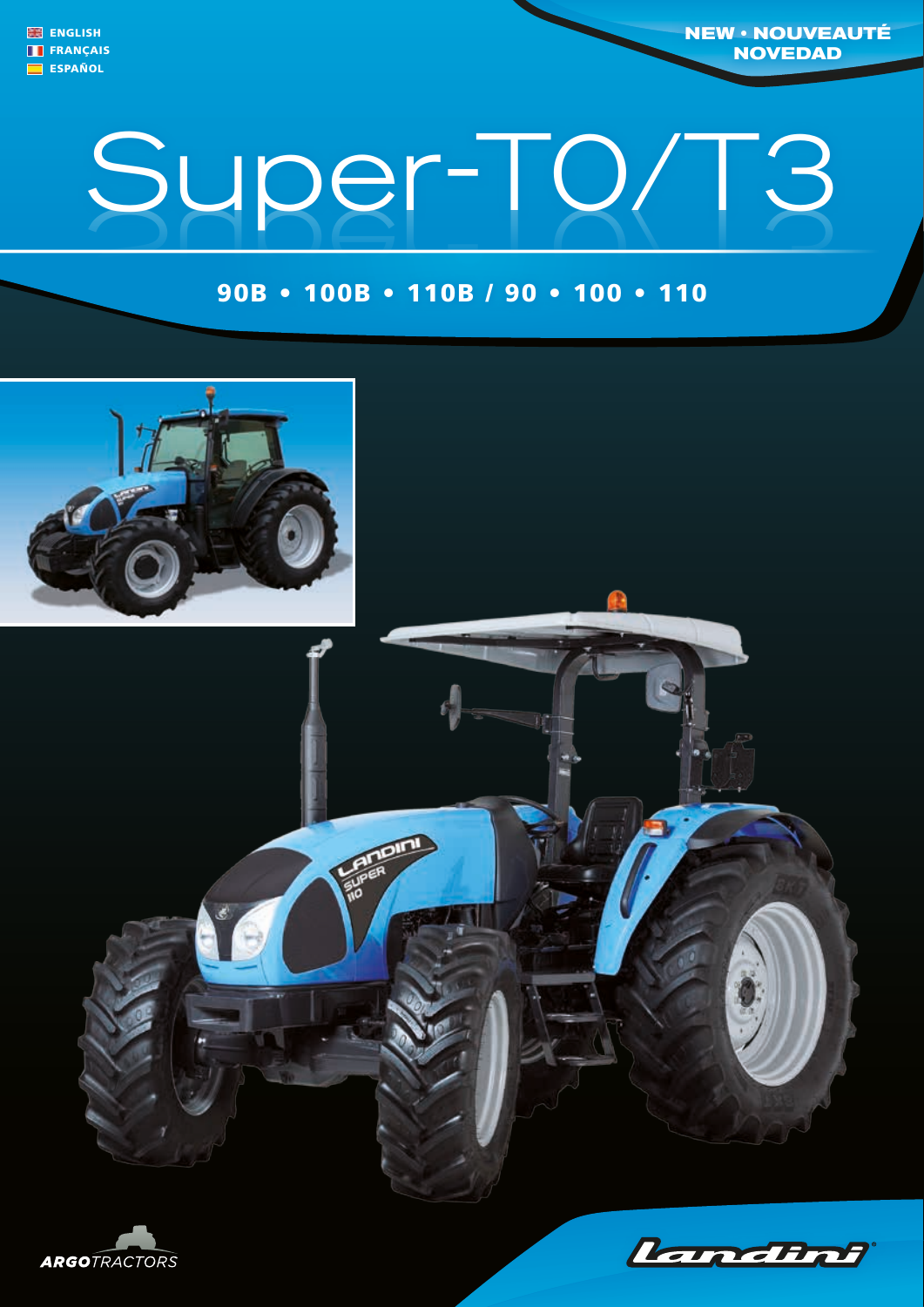

| <b>ENGINE</b><br>1104A-44<br>1104A-44T<br><b>DIRECT-INJECTION PERKINS ENGINE</b><br>1104A-44T<br>1104D-44T<br>1104D-44T<br>1104D-44T<br><b>HP/KW</b><br>92,5/68<br><b>MAX POWER ISO</b><br>87,7/64,5<br>97,3 / 71,5<br>106,8 / 78,5<br>81,2/60,5<br>100,5 / 74,9<br><b>RATED SPEED</b><br><b>RPM</b><br>2200<br>2200<br>2200<br>2200<br>2200<br>2200<br>LB (NM)<br>225 (305)<br>295 (400)<br><b>MAX. TORQUE</b><br>270 (366)<br>255 (345)<br>283 (384)<br>307 (416)<br>1400<br><b>MAX. TORQUE SPEED</b><br><b>RPM</b><br>1400<br>1400<br>1400<br>1400<br>1400<br>4/5(105/127)<br>4/5(105/127)<br>4/5(105/127)<br><b>BORE/STROKE</b><br>IN. (MM)<br>4/5(105/127)<br>4/5(105/127)<br>4/5(105/127)<br>DISPLACEMENT/NR. OF CYLINDERS CU. IN. (CM <sup>3</sup> )<br>268,5(4400)/4<br>268,5(4400)/4 TURBO 268,5(4400)/4 TURBO 268,5(4400)/4 TURBO 268,5(4400)/4 TURBO AFT. 268,5(4400)/4 TURBO AFT.<br><b>COMPRESSION RATIO</b><br>19.3:1<br>18.23:1<br>18.23:1<br>19.3:1<br>19.3:1<br>19.3:1<br><b>WATER COOLING</b><br>$\bullet$<br>$\bullet$<br>$\bullet$<br>$\bullet$<br>٠<br>٠<br>$\bullet$<br>$\bullet$<br>$\bullet$<br>$\bullet$<br><b>AIR FILTER</b><br>$\bullet$<br>$\bullet$<br>24(90)<br>24(90)<br>24(90)<br>24(90)<br>24(90)<br>GAL. (LT)<br>24(90)<br><b>FUEL TANK CAPACITY</b><br><b>CLUTCH</b><br>IN. (MM)<br>12 (3048)<br>12 (3048)<br>12 (3048)<br>12 (3048)<br>12 (3048)<br>12 (3048)<br>INDEPENDENT DRY DUAL CLUTCH<br><b>MECHANICAL ENGAGEMENT</b><br>$\bullet$<br>$\bullet$<br>$\bullet$<br>$\bullet$<br>$\bullet$<br>$\bullet$<br><b>TRANSMISSION</b><br><b>BASE GEARBOX: 12FWD + 4REV</b><br>$\bullet$<br>$\bullet$<br>$\bullet$<br>$\bullet$<br>$\bullet$<br>$\bullet$<br>$\circ$<br>REVERSE SHUTTLE + BASE GEARBOX: 12FWD + 12REV<br>O<br>$\circ$<br>$\circ$<br>O<br>$\circ$<br>REVERSE SHUTTLE + BASE GEARBOX + CREEPER:<br>$\circ$<br>$\circ$<br>$\circ$<br>$\circ$<br>$\circ$<br>O<br>$16$ FWD + 16REV<br>$\bullet$<br><b>REAR MECHANICAL DIFF-LOCK</b><br>$\bullet$<br>$\bullet$<br>$\bullet$<br>$\bullet$<br>$\bullet$<br>$\circ$<br>O<br>$\circ$<br>$\circ$<br>O<br><b>REAR HYDRAULIC DIFF-LOCK</b><br>O<br><b>POWER TAKE-OFF</b><br>$\bullet$<br>$\bullet$<br>$\bullet$<br>$\bullet$<br><b>MECHANICAL ENGAGEMENT</b><br>$\bullet$<br>$\bullet$<br>$\circ$<br>$\circ$<br>$\circ$<br>1 SPEEDS 540 RPM<br>O<br>$\circ$<br>$\circ$<br>$\circ$<br>$\circ$<br>$\circ$<br>$\circ$<br>2 SPEEDS 540/750 RPM<br>O<br>O<br>٠<br>2 SPEEDS 540/1000 RPM<br>٠<br>$\bullet$<br>1"3/8 (34,9 MM) PTO SHAFT WITH 6 SPLINES<br><b>GROUND SPEED PTO</b><br><b>NET PTO POWER ISO</b><br><b>HP/KW</b><br>81/59,7<br>90/66<br>98,8/72,7<br>77/56,5<br>85,5/62,5<br>94,4/69,4<br><b>4WD FRONT AXLE</b><br><b>HYDROSTATIC STEERING SYSTEM</b><br>$\bullet$<br>$\bullet$<br>۰<br>٠<br><b>EPICYCLIC FINAL DRIVES</b><br><b>4WD MECHANICAL ENGAGEMENT</b><br>$\bullet$<br>$\bullet$<br>٠<br>$\bullet$<br>55°<br>55 <sup>o</sup><br>55°<br>$55^\circ$<br>55 <sup>°</sup><br>$55^\circ$<br><b>MAXIMUM STEERING ANGLE</b><br>$\circ$<br><b>TWIN-LOCK HYDRAULIC DIFF LOCK</b><br>$\circ$<br>$\circ$<br>$\circ$<br>$\circ$<br>$\circ$<br><b>BRAKES</b><br>$\bullet$<br>$\bullet$<br>$\bullet$<br>$\bullet$<br>$\bullet$<br><b>REAR MECHANICAL BRAKES: RAMP TIPE</b><br>$\bullet$<br>OIL-BATH GRAPHITE-COATED REAR BRAKES -<br>٠<br>$\bullet$<br>$\bullet$<br>$\bullet$<br>$\bullet$<br>$\bullet$<br>10 DISCS<br>O<br>O<br>$\circ$<br>O<br>$\circ$<br>$\circ$<br><b>HYDRAULIC TRAILER BRAKING SYSTEM</b><br><b>HYDRAULIC POWER LIFT</b><br><b>FUNCTIONS: POSITION CONTROL, DRAFT,</b><br>$\circ$<br>$\circ$<br>$\circ$<br>O<br>$\circ$<br>$\circ$<br>INTERMIX, FLOATING POSIT.<br>$\circ$<br>$\circ$<br>$\circ$<br>$\circ$<br>$\circ$<br><b>MECHANICAL</b><br>$\Omega$<br>$\circ$<br>$\circ$<br>O<br><b>ERGONOMIC LIFT SYSTEM</b><br>LB. (KG)<br>6600 (3000)<br>6600 (3000)<br>6600 (3000)<br>6600 (3000)<br>6600 (3000)<br>6600 (3000)<br><b>STD LIFTING POWER</b><br>LIFTING POWER WITH 2 ADDITIONAL<br>11000 (5000) O<br>11000 (5000) O<br>9944 (4520) ○<br>9944 (4520) O<br>11000 (5000) O<br>9944 (4520) ○<br>$LB.$ (KG)<br><b>CYLINDERS</b><br>2600 (180)<br>2600 (180)<br>2600 (180)<br>2600 (180)<br>2600 (180)<br><b>MAX. OPERATING PRESSURE</b><br>PSI (BAR)<br>2600 (180)<br>$13.8 + 6.4$<br><b>TOTAL HYDRAULIC FLOW</b><br>$13.8 + 6.4$<br>$13.8 + 6.4$<br>$13.8 + 6.4$<br>$13.8 + 6.4$<br>$13.8 + 6.4$<br>$(HITCH + STEERING)$<br>GPM (LT/MIN)<br>$(52.3+24.2)$<br>$(52.3+24.2)$<br>$(52.3+24.2)$<br>$(52.3+24.2)$<br>$(52.3+24.2)$<br>$(52.3+24.2)$<br><b>CAT 2 THREE-POINT LINKAGE</b><br>1/2<br>STANDARD AUXILIARY VALVES STD / OPT<br>1/2<br>1/2<br>1/2<br>1/2<br>1/2<br><b>DRIVING SEAT AND CAB</b><br><b>FIXED FOOTBOARDS</b><br>$\bullet$<br>$\bullet$<br>$\bullet$<br>$\bullet$<br>$\bullet$<br>$\bullet$<br><b>SIDE GEAR LEVERS</b><br>2 POST SAFETY FRAME<br><b>STANDARD SPRUNG SEAT</b><br><b>ANALOGIC CONTROL PANEL</b><br>٠<br>$\circ$<br>$\Omega$<br>$\Omega$<br>$\circ$<br>$\circ$<br><b>RIGID SUNROOF</b><br>$\Omega$<br>$\circ$<br>TOTAL VIEW CAB / RADIO ADAPTOR<br>O<br>O<br>$\circ$<br>$\circ$<br>$\circ$<br>$\circ$<br>$\circ$<br>$\circ$<br>$\circ$<br>$\circ$<br>$\circ$<br><b>AIR-CONDITIONING</b><br><b>WEIGHTS AND DIMENSIONS (IN RUNNING ORDER)</b><br>$9.00 - 16$<br>$9.00 - 16$<br>$9.00 - 16$<br>$9.00 - 16$<br>$9.00 - 16$<br>$9.00 - 16$<br><b>FRONT TYRES 2WD</b><br>12.4-24<br>12.4-24<br>12.4-24<br>12.4-24<br><b>FRONT TYRES 4WD</b><br>12.4-24<br>12.4-24<br><b>REAR TYRES 4WD</b><br>18.4-30<br>18.4-30<br>18.4-30<br>18.4-30<br>18.4-30<br>18.4-30<br>150 (3810)<br>150 (3810)<br>150 (3810)<br>150 (3810)<br>150 (3810)<br>150 (3810)<br><b>TOTAL LENGTH WITHOUT BALLAST</b><br>IN. (MM)<br>IN. (MM) 87.5/91.2 (2224/2317) 88.5/92.1 (2247/2340) 88.5/92.1 (2247/2340) 87.5/91.2 (2224/2317) 87.5/91.2 (2224/2317) 88.5/92.1 (2247/2340)<br><b>WHEELBASE 2WD/4WD</b><br><b>HEIGHT AT STEERING WHEEL</b><br>67.7 (1720)<br>67.7 (1720)<br>IN. (MM)<br>67.7 (1720)<br>67.7 (1720)<br>67.7 (1720)<br>67.7 (1720)<br><b>MAX GROUND CLEARANCE 4WD</b><br>IN. (MM)<br>19.9 (430)<br>19.9 (430)<br>19.9(430)<br>19.9 (430)<br>19.9 (430)<br>19.9 (430)<br><b>HEIGHT TO SAFETY FRAME</b><br>IN. (MM)<br>101.5 (2580)<br>101.5 (2580)<br>101.5 (2580)<br>101.5 (2580)<br>101.5 (2580)<br>101.5 (2580)<br><b>HEIGHT OVER CAB</b><br>IN. (MM)<br>102 (2600)<br>102 (2600)<br>102 (2600)<br>102 (2600)<br>102 (2600)<br>102 (2600)<br><b>MINIMUM WIDTH</b><br>81.2 (2063)<br>81.2 (2063)<br>81.2 (2063)<br>IN. (MM)<br>81.2 (2063)<br>81.2 (2063)<br>81.2 (2063)<br>157.4 (4000) /<br><b>MIN. TURNING RADIUS (WITHOUT BRAKES)</b><br>157.4 (4000) /<br>157.4 (4000) /<br>157.4 (4000) /<br>157.4 (4000) /<br>157.4 (4000) /<br><b>2WD/4WD</b><br>IN. (MM)<br>181 (4600)<br>181 (4600)<br>181 (4600)<br>181 (4600)<br>181 (4600)<br>181 (4600)<br><b>WEIGHT 4WD (WITHOUT BALLAST)</b><br>7414 (3370)<br>7590 (3450)<br>7590 (3450)<br>7414 (3370)<br>7590 (3450)<br>7590 (3450)<br>+440 LB. (200 KG) WITH CAB<br>LB. (KG)<br><b>TRACKS</b><br>IN. (MM) 52/71.6 (1320/1820) 52/71.6 (1320/1820) 52/71.6 (1320/1820) 52/71.6 (1320/1820) 52/71.6 (1320/1820)<br><b>FRONT TRACK ADJUSTMENT 2WD</b><br>52/71.6 (1320/1820)<br><b>FRONT TRACK ADJUSTMENT 4WD</b><br>IN. (MM) 55.6/76.9 (1440/1954) 55.6/76.9 (1440/1954) 55.6/76.9 (1440/1954) 55.6/76.9 (1440/1954) 55.6/76.9 (1440/1954) 55.6/76.9 (1440/1954)<br>IN. (MM) 55.1/78.7 (1608/2008) 55.1/78.7 (1608/2008) 55.1/78.7 (1608/2008) 55.1/78.7 (1608/2008) 55.1/78.7 (1608/2008) 55.1/78.7 (1608/2008)<br><b>REAR TRACK ADJUSTMENT</b><br><b>OPTIONAL TYRES AND WHEELS</b><br>9.00-16 / 18.4R30<br>9.00-16 / 18.4R30<br>9.00-16 / 18.4R30<br>9.00-16 / 18.4R30<br>9.00-16 / 18.4R30<br><b>FRONT / REAR 2WD</b><br>9.00-16 / 18.4R30<br><b>FRONT / REAR 2WD</b><br>7.50-20 / 13.6R38<br>7.50-20 / 13.6R38<br>7.50-20 / 13.6R38<br>7.50-20 / 13.6R38<br>7.50-20 / 13.6R38<br>7.50-20 / 13.6R38<br><b>FRONT / REAR 2WD</b><br>7.50-16 / 16.9R30<br>7.50-16 / 16.9R30<br>7.50-16 / 16.9R30<br>7.50-16 / 16.9R30<br>7.50-16 / 16.9R30<br>7.50-16 / 16.9R30<br>11.2R24 / 16.9R30<br><b>FRONT / REAR 4WD</b><br>11.2R24 / 16.9R30<br>11.2R24 / 16.9R30<br>11.2R24 / 16.9R30<br>11.2R24 / 16.9R30<br>11.2R24 / 16.9R30<br>12.4R24 / 13.6R38<br><b>FRONT / REAR 4WD</b><br>12.4R24 / 13.6R38<br>12.4R24 / 13.6R38<br>12.4R24 / 13.6R38<br>12.4R24 / 13.6R38<br>12.4R24 / 13.6R38<br>13.6R24 / 16.9R34<br>13.6R24 / 16.9R34<br><b>FRONT / REAR 4WD</b><br>13.6R24 / 16.9R34<br>13.6R24 / 16.9R34<br>13.6R24 / 16.9R34<br>13.6R24 / 16.9R34<br><b>FRONT / REAR 4WD</b><br>380/70R24 / 480/70R34 380/70R24 / 480/70R34<br>380/70R24 / 480/70R34 380/70R24 / 480/70R34<br>380/70R24 / 480/70R34 380/70R24 / 480/70R34<br><b>FRONT / REAR 4WD</b><br>320/70R24 / 16.9R30<br>320/70R24 / 16.9R30 320/70R24 / 16.9R30<br>320/70R24 / 16.9R30<br>320/70R24 / 16.9R30 320/70R24 / 16.9R30<br><b>FRONT / REAR 4WD</b><br>12.4R24 / 18.4R30<br>12.4R24 / 18.4R30<br>12.4R24 / 18.4R30<br>12.4R24 / 18.4R30<br>12.4R24 / 18.4R30<br>12.4R24 / 18.4R30<br><b>OPTIONAL EQUIPMENT</b><br>$\overline{7}$<br>FRONT BALLASTS OF 79.2 LB. (36 KG) EACH<br>$\overline{7}$<br>$\overline{7}$<br>$\overline{7}$<br>$\overline{7}$<br>$\overline{7}$<br>2/4<br>2/4<br>2/4<br>2/4<br>2/4<br>2/4<br>REAR BALLASTS OF 132 LB. (60 KG) EACH<br><b>FRONT FENDER</b><br>$\circ$<br>O<br>$\Omega$<br>$\circ$<br>$\circ$<br>$\circ$ | <b>ENGLISH</b> | <b>SUPER 90B</b><br><b>TIER 0</b> | <b>SUPER 100B</b><br><b>TIER 0</b> | <b>SUPER 110B</b><br><b>TIER 0</b> | <b>SUPER 90</b><br><b>TIER 3</b> | <b>SUPER 100</b><br><b>TIER 3</b> | <b>SUPER 110</b><br><b>TIER 3</b> |
|----------------------------------------------------------------------------------------------------------------------------------------------------------------------------------------------------------------------------------------------------------------------------------------------------------------------------------------------------------------------------------------------------------------------------------------------------------------------------------------------------------------------------------------------------------------------------------------------------------------------------------------------------------------------------------------------------------------------------------------------------------------------------------------------------------------------------------------------------------------------------------------------------------------------------------------------------------------------------------------------------------------------------------------------------------------------------------------------------------------------------------------------------------------------------------------------------------------------------------------------------------------------------------------------------------------------------------------------------------------------------------------------------------------------------------------------------------------------------------------------------------------------------------------------------------------------------------------------------------------------------------------------------------------------------------------------------------------------------------------------------------------------------------------------------------------------------------------------------------------------------------------------------------------------------------------------------------------------------------------------------------------------------------------------------------------------------------------------------------------------------------------------------------------------------------------------------------------------------------------------------------------------------------------------------------------------------------------------------------------------------------------------------------------------------------------------------------------------------------------------------------------------------------------------------------------------------------------------------------------------------------------------------------------------------------------------------------------------------------------------------------------------------------------------------------------------------------------------------------------------------------------------------------------------------------------------------------------------------------------------------------------------------------------------------------------------------------------------------------------------------------------------------------------------------------------------------------------------------------------------------------------------------------------------------------------------------------------------------------------------------------------------------------------------------------------------------------------------------------------------------------------------------------------------------------------------------------------------------------------------------------------------------------------------------------------------------------------------------------------------------------------------------------------------------------------------------------------------------------------------------------------------------------------------------------------------------------------------------------------------------------------------------------------------------------------------------------------------------------------------------------------------------------------------------------------------------------------------------------------------------------------------------------------------------------------------------------------------------------------------------------------------------------------------------------------------------------------------------------------------------------------------------------------------------------------------------------------------------------------------------------------------------------------------------------------------------------------------------------------------------------------------------------------------------------------------------------------------------------------------------------------------------------------------------------------------------------------------------------------------------------------------------------------------------------------------------------------------------------------------------------------------------------------------------------------------------------------------------------------------------------------------------------------------------------------------------------------------------------------------------------------------------------------------------------------------------------------------------------------------------------------------------------------------------------------------------------------------------------------------------------------------------------------------------------------------------------------------------------------------------------------------------------------------------------------------------------------------------------------------------------------------------------------------------------------------------------------------------------------------------------------------------------------------------------------------------------------------------------------------------------------------------------------------------------------------------------------------------------------------------------------------------------------------------------------------------------------------------------------------------------------------------------------------------------------------------------------------------------------------------------------------------------------------------------------------------------------------------------------------------------------------------------------------------------------------------------------------------------------------------------------------------------------------------------------------------------------------------------------------------------------------------------------------------------------------------------------------------------------------------------------------------------------------------------------------------------------------------------------------------------------------------------------------------------------------------------------------------------------------------------------------------------------------------------------------------------------------------------------------------------------------------------------------------------------------------------------------------------------------------------------------------------------------------------------------------------------------------------------------------------------------------------------------------------------------------------------------------------------------------------------------------------------------------------------------------------------------------------------------------------------------------------------------------------------------------------------------------------------------------------------------------------------------------------------------------------------------------------------------------------------------------------------------------------------------------------------------------------------------------------------------------------------------------------------------------------------------------------------------------------------------------------------------------------------------------------------------------------------------------------------------------------------------------------------------------------------------------------------------------------------------------------------------------------------------------------------------------------------------------------------------------------------------------------------------------------------------------------------------------------------------------------------------------------------------------------------------------------------------------------------------------------------------------------------------------------------------------------------------------------------------------------------------------------------------------------------------------------------------------------------------------------------------------------------------------------------------------------------------------------------------------------------------------------------------------------------------------------|----------------|-----------------------------------|------------------------------------|------------------------------------|----------------------------------|-----------------------------------|-----------------------------------|
|                                                                                                                                                                                                                                                                                                                                                                                                                                                                                                                                                                                                                                                                                                                                                                                                                                                                                                                                                                                                                                                                                                                                                                                                                                                                                                                                                                                                                                                                                                                                                                                                                                                                                                                                                                                                                                                                                                                                                                                                                                                                                                                                                                                                                                                                                                                                                                                                                                                                                                                                                                                                                                                                                                                                                                                                                                                                                                                                                                                                                                                                                                                                                                                                                                                                                                                                                                                                                                                                                                                                                                                                                                                                                                                                                                                                                                                                                                                                                                                                                                                                                                                                                                                                                                                                                                                                                                                                                                                                                                                                                                                                                                                                                                                                                                                                                                                                                                                                                                                                                                                                                                                                                                                                                                                                                                                                                                                                                                                                                                                                                                                                                                                                                                                                                                                                                                                                                                                                                                                                                                                                                                                                                                                                                                                                                                                                                                                                                                                                                                                                                                                                                                                                                                                                                                                                                                                                                                                                                                                                                                                                                                                                                                                                                                                                                                                                                                                                                                                                                                                                                                                                                                                                                                                                                                                                                                                                                                                                                                                                                                                                                                                                                                                                                                                                                                                                                                                                                                                                                                                                                                                                                                                                                                                                                                                                                                                                                                                                                                                                                                                                                                                                                                                                                                                                                                                                                                                                                                                                                  |                |                                   |                                    |                                    |                                  |                                   |                                   |
|                                                                                                                                                                                                                                                                                                                                                                                                                                                                                                                                                                                                                                                                                                                                                                                                                                                                                                                                                                                                                                                                                                                                                                                                                                                                                                                                                                                                                                                                                                                                                                                                                                                                                                                                                                                                                                                                                                                                                                                                                                                                                                                                                                                                                                                                                                                                                                                                                                                                                                                                                                                                                                                                                                                                                                                                                                                                                                                                                                                                                                                                                                                                                                                                                                                                                                                                                                                                                                                                                                                                                                                                                                                                                                                                                                                                                                                                                                                                                                                                                                                                                                                                                                                                                                                                                                                                                                                                                                                                                                                                                                                                                                                                                                                                                                                                                                                                                                                                                                                                                                                                                                                                                                                                                                                                                                                                                                                                                                                                                                                                                                                                                                                                                                                                                                                                                                                                                                                                                                                                                                                                                                                                                                                                                                                                                                                                                                                                                                                                                                                                                                                                                                                                                                                                                                                                                                                                                                                                                                                                                                                                                                                                                                                                                                                                                                                                                                                                                                                                                                                                                                                                                                                                                                                                                                                                                                                                                                                                                                                                                                                                                                                                                                                                                                                                                                                                                                                                                                                                                                                                                                                                                                                                                                                                                                                                                                                                                                                                                                                                                                                                                                                                                                                                                                                                                                                                                                                                                                                                                  |                |                                   |                                    |                                    |                                  |                                   |                                   |
|                                                                                                                                                                                                                                                                                                                                                                                                                                                                                                                                                                                                                                                                                                                                                                                                                                                                                                                                                                                                                                                                                                                                                                                                                                                                                                                                                                                                                                                                                                                                                                                                                                                                                                                                                                                                                                                                                                                                                                                                                                                                                                                                                                                                                                                                                                                                                                                                                                                                                                                                                                                                                                                                                                                                                                                                                                                                                                                                                                                                                                                                                                                                                                                                                                                                                                                                                                                                                                                                                                                                                                                                                                                                                                                                                                                                                                                                                                                                                                                                                                                                                                                                                                                                                                                                                                                                                                                                                                                                                                                                                                                                                                                                                                                                                                                                                                                                                                                                                                                                                                                                                                                                                                                                                                                                                                                                                                                                                                                                                                                                                                                                                                                                                                                                                                                                                                                                                                                                                                                                                                                                                                                                                                                                                                                                                                                                                                                                                                                                                                                                                                                                                                                                                                                                                                                                                                                                                                                                                                                                                                                                                                                                                                                                                                                                                                                                                                                                                                                                                                                                                                                                                                                                                                                                                                                                                                                                                                                                                                                                                                                                                                                                                                                                                                                                                                                                                                                                                                                                                                                                                                                                                                                                                                                                                                                                                                                                                                                                                                                                                                                                                                                                                                                                                                                                                                                                                                                                                                                                                  |                |                                   |                                    |                                    |                                  |                                   |                                   |
|                                                                                                                                                                                                                                                                                                                                                                                                                                                                                                                                                                                                                                                                                                                                                                                                                                                                                                                                                                                                                                                                                                                                                                                                                                                                                                                                                                                                                                                                                                                                                                                                                                                                                                                                                                                                                                                                                                                                                                                                                                                                                                                                                                                                                                                                                                                                                                                                                                                                                                                                                                                                                                                                                                                                                                                                                                                                                                                                                                                                                                                                                                                                                                                                                                                                                                                                                                                                                                                                                                                                                                                                                                                                                                                                                                                                                                                                                                                                                                                                                                                                                                                                                                                                                                                                                                                                                                                                                                                                                                                                                                                                                                                                                                                                                                                                                                                                                                                                                                                                                                                                                                                                                                                                                                                                                                                                                                                                                                                                                                                                                                                                                                                                                                                                                                                                                                                                                                                                                                                                                                                                                                                                                                                                                                                                                                                                                                                                                                                                                                                                                                                                                                                                                                                                                                                                                                                                                                                                                                                                                                                                                                                                                                                                                                                                                                                                                                                                                                                                                                                                                                                                                                                                                                                                                                                                                                                                                                                                                                                                                                                                                                                                                                                                                                                                                                                                                                                                                                                                                                                                                                                                                                                                                                                                                                                                                                                                                                                                                                                                                                                                                                                                                                                                                                                                                                                                                                                                                                                                                  |                |                                   |                                    |                                    |                                  |                                   |                                   |
|                                                                                                                                                                                                                                                                                                                                                                                                                                                                                                                                                                                                                                                                                                                                                                                                                                                                                                                                                                                                                                                                                                                                                                                                                                                                                                                                                                                                                                                                                                                                                                                                                                                                                                                                                                                                                                                                                                                                                                                                                                                                                                                                                                                                                                                                                                                                                                                                                                                                                                                                                                                                                                                                                                                                                                                                                                                                                                                                                                                                                                                                                                                                                                                                                                                                                                                                                                                                                                                                                                                                                                                                                                                                                                                                                                                                                                                                                                                                                                                                                                                                                                                                                                                                                                                                                                                                                                                                                                                                                                                                                                                                                                                                                                                                                                                                                                                                                                                                                                                                                                                                                                                                                                                                                                                                                                                                                                                                                                                                                                                                                                                                                                                                                                                                                                                                                                                                                                                                                                                                                                                                                                                                                                                                                                                                                                                                                                                                                                                                                                                                                                                                                                                                                                                                                                                                                                                                                                                                                                                                                                                                                                                                                                                                                                                                                                                                                                                                                                                                                                                                                                                                                                                                                                                                                                                                                                                                                                                                                                                                                                                                                                                                                                                                                                                                                                                                                                                                                                                                                                                                                                                                                                                                                                                                                                                                                                                                                                                                                                                                                                                                                                                                                                                                                                                                                                                                                                                                                                                                                  |                |                                   |                                    |                                    |                                  |                                   |                                   |
|                                                                                                                                                                                                                                                                                                                                                                                                                                                                                                                                                                                                                                                                                                                                                                                                                                                                                                                                                                                                                                                                                                                                                                                                                                                                                                                                                                                                                                                                                                                                                                                                                                                                                                                                                                                                                                                                                                                                                                                                                                                                                                                                                                                                                                                                                                                                                                                                                                                                                                                                                                                                                                                                                                                                                                                                                                                                                                                                                                                                                                                                                                                                                                                                                                                                                                                                                                                                                                                                                                                                                                                                                                                                                                                                                                                                                                                                                                                                                                                                                                                                                                                                                                                                                                                                                                                                                                                                                                                                                                                                                                                                                                                                                                                                                                                                                                                                                                                                                                                                                                                                                                                                                                                                                                                                                                                                                                                                                                                                                                                                                                                                                                                                                                                                                                                                                                                                                                                                                                                                                                                                                                                                                                                                                                                                                                                                                                                                                                                                                                                                                                                                                                                                                                                                                                                                                                                                                                                                                                                                                                                                                                                                                                                                                                                                                                                                                                                                                                                                                                                                                                                                                                                                                                                                                                                                                                                                                                                                                                                                                                                                                                                                                                                                                                                                                                                                                                                                                                                                                                                                                                                                                                                                                                                                                                                                                                                                                                                                                                                                                                                                                                                                                                                                                                                                                                                                                                                                                                                                                  |                |                                   |                                    |                                    |                                  |                                   |                                   |
|                                                                                                                                                                                                                                                                                                                                                                                                                                                                                                                                                                                                                                                                                                                                                                                                                                                                                                                                                                                                                                                                                                                                                                                                                                                                                                                                                                                                                                                                                                                                                                                                                                                                                                                                                                                                                                                                                                                                                                                                                                                                                                                                                                                                                                                                                                                                                                                                                                                                                                                                                                                                                                                                                                                                                                                                                                                                                                                                                                                                                                                                                                                                                                                                                                                                                                                                                                                                                                                                                                                                                                                                                                                                                                                                                                                                                                                                                                                                                                                                                                                                                                                                                                                                                                                                                                                                                                                                                                                                                                                                                                                                                                                                                                                                                                                                                                                                                                                                                                                                                                                                                                                                                                                                                                                                                                                                                                                                                                                                                                                                                                                                                                                                                                                                                                                                                                                                                                                                                                                                                                                                                                                                                                                                                                                                                                                                                                                                                                                                                                                                                                                                                                                                                                                                                                                                                                                                                                                                                                                                                                                                                                                                                                                                                                                                                                                                                                                                                                                                                                                                                                                                                                                                                                                                                                                                                                                                                                                                                                                                                                                                                                                                                                                                                                                                                                                                                                                                                                                                                                                                                                                                                                                                                                                                                                                                                                                                                                                                                                                                                                                                                                                                                                                                                                                                                                                                                                                                                                                                                  |                |                                   |                                    |                                    |                                  |                                   |                                   |
|                                                                                                                                                                                                                                                                                                                                                                                                                                                                                                                                                                                                                                                                                                                                                                                                                                                                                                                                                                                                                                                                                                                                                                                                                                                                                                                                                                                                                                                                                                                                                                                                                                                                                                                                                                                                                                                                                                                                                                                                                                                                                                                                                                                                                                                                                                                                                                                                                                                                                                                                                                                                                                                                                                                                                                                                                                                                                                                                                                                                                                                                                                                                                                                                                                                                                                                                                                                                                                                                                                                                                                                                                                                                                                                                                                                                                                                                                                                                                                                                                                                                                                                                                                                                                                                                                                                                                                                                                                                                                                                                                                                                                                                                                                                                                                                                                                                                                                                                                                                                                                                                                                                                                                                                                                                                                                                                                                                                                                                                                                                                                                                                                                                                                                                                                                                                                                                                                                                                                                                                                                                                                                                                                                                                                                                                                                                                                                                                                                                                                                                                                                                                                                                                                                                                                                                                                                                                                                                                                                                                                                                                                                                                                                                                                                                                                                                                                                                                                                                                                                                                                                                                                                                                                                                                                                                                                                                                                                                                                                                                                                                                                                                                                                                                                                                                                                                                                                                                                                                                                                                                                                                                                                                                                                                                                                                                                                                                                                                                                                                                                                                                                                                                                                                                                                                                                                                                                                                                                                                                                  |                |                                   |                                    |                                    |                                  |                                   |                                   |
|                                                                                                                                                                                                                                                                                                                                                                                                                                                                                                                                                                                                                                                                                                                                                                                                                                                                                                                                                                                                                                                                                                                                                                                                                                                                                                                                                                                                                                                                                                                                                                                                                                                                                                                                                                                                                                                                                                                                                                                                                                                                                                                                                                                                                                                                                                                                                                                                                                                                                                                                                                                                                                                                                                                                                                                                                                                                                                                                                                                                                                                                                                                                                                                                                                                                                                                                                                                                                                                                                                                                                                                                                                                                                                                                                                                                                                                                                                                                                                                                                                                                                                                                                                                                                                                                                                                                                                                                                                                                                                                                                                                                                                                                                                                                                                                                                                                                                                                                                                                                                                                                                                                                                                                                                                                                                                                                                                                                                                                                                                                                                                                                                                                                                                                                                                                                                                                                                                                                                                                                                                                                                                                                                                                                                                                                                                                                                                                                                                                                                                                                                                                                                                                                                                                                                                                                                                                                                                                                                                                                                                                                                                                                                                                                                                                                                                                                                                                                                                                                                                                                                                                                                                                                                                                                                                                                                                                                                                                                                                                                                                                                                                                                                                                                                                                                                                                                                                                                                                                                                                                                                                                                                                                                                                                                                                                                                                                                                                                                                                                                                                                                                                                                                                                                                                                                                                                                                                                                                                                                                  |                |                                   |                                    |                                    |                                  |                                   |                                   |
|                                                                                                                                                                                                                                                                                                                                                                                                                                                                                                                                                                                                                                                                                                                                                                                                                                                                                                                                                                                                                                                                                                                                                                                                                                                                                                                                                                                                                                                                                                                                                                                                                                                                                                                                                                                                                                                                                                                                                                                                                                                                                                                                                                                                                                                                                                                                                                                                                                                                                                                                                                                                                                                                                                                                                                                                                                                                                                                                                                                                                                                                                                                                                                                                                                                                                                                                                                                                                                                                                                                                                                                                                                                                                                                                                                                                                                                                                                                                                                                                                                                                                                                                                                                                                                                                                                                                                                                                                                                                                                                                                                                                                                                                                                                                                                                                                                                                                                                                                                                                                                                                                                                                                                                                                                                                                                                                                                                                                                                                                                                                                                                                                                                                                                                                                                                                                                                                                                                                                                                                                                                                                                                                                                                                                                                                                                                                                                                                                                                                                                                                                                                                                                                                                                                                                                                                                                                                                                                                                                                                                                                                                                                                                                                                                                                                                                                                                                                                                                                                                                                                                                                                                                                                                                                                                                                                                                                                                                                                                                                                                                                                                                                                                                                                                                                                                                                                                                                                                                                                                                                                                                                                                                                                                                                                                                                                                                                                                                                                                                                                                                                                                                                                                                                                                                                                                                                                                                                                                                                                                  |                |                                   |                                    |                                    |                                  |                                   |                                   |
|                                                                                                                                                                                                                                                                                                                                                                                                                                                                                                                                                                                                                                                                                                                                                                                                                                                                                                                                                                                                                                                                                                                                                                                                                                                                                                                                                                                                                                                                                                                                                                                                                                                                                                                                                                                                                                                                                                                                                                                                                                                                                                                                                                                                                                                                                                                                                                                                                                                                                                                                                                                                                                                                                                                                                                                                                                                                                                                                                                                                                                                                                                                                                                                                                                                                                                                                                                                                                                                                                                                                                                                                                                                                                                                                                                                                                                                                                                                                                                                                                                                                                                                                                                                                                                                                                                                                                                                                                                                                                                                                                                                                                                                                                                                                                                                                                                                                                                                                                                                                                                                                                                                                                                                                                                                                                                                                                                                                                                                                                                                                                                                                                                                                                                                                                                                                                                                                                                                                                                                                                                                                                                                                                                                                                                                                                                                                                                                                                                                                                                                                                                                                                                                                                                                                                                                                                                                                                                                                                                                                                                                                                                                                                                                                                                                                                                                                                                                                                                                                                                                                                                                                                                                                                                                                                                                                                                                                                                                                                                                                                                                                                                                                                                                                                                                                                                                                                                                                                                                                                                                                                                                                                                                                                                                                                                                                                                                                                                                                                                                                                                                                                                                                                                                                                                                                                                                                                                                                                                                                                  |                |                                   |                                    |                                    |                                  |                                   |                                   |
|                                                                                                                                                                                                                                                                                                                                                                                                                                                                                                                                                                                                                                                                                                                                                                                                                                                                                                                                                                                                                                                                                                                                                                                                                                                                                                                                                                                                                                                                                                                                                                                                                                                                                                                                                                                                                                                                                                                                                                                                                                                                                                                                                                                                                                                                                                                                                                                                                                                                                                                                                                                                                                                                                                                                                                                                                                                                                                                                                                                                                                                                                                                                                                                                                                                                                                                                                                                                                                                                                                                                                                                                                                                                                                                                                                                                                                                                                                                                                                                                                                                                                                                                                                                                                                                                                                                                                                                                                                                                                                                                                                                                                                                                                                                                                                                                                                                                                                                                                                                                                                                                                                                                                                                                                                                                                                                                                                                                                                                                                                                                                                                                                                                                                                                                                                                                                                                                                                                                                                                                                                                                                                                                                                                                                                                                                                                                                                                                                                                                                                                                                                                                                                                                                                                                                                                                                                                                                                                                                                                                                                                                                                                                                                                                                                                                                                                                                                                                                                                                                                                                                                                                                                                                                                                                                                                                                                                                                                                                                                                                                                                                                                                                                                                                                                                                                                                                                                                                                                                                                                                                                                                                                                                                                                                                                                                                                                                                                                                                                                                                                                                                                                                                                                                                                                                                                                                                                                                                                                                                                  |                |                                   |                                    |                                    |                                  |                                   |                                   |
|                                                                                                                                                                                                                                                                                                                                                                                                                                                                                                                                                                                                                                                                                                                                                                                                                                                                                                                                                                                                                                                                                                                                                                                                                                                                                                                                                                                                                                                                                                                                                                                                                                                                                                                                                                                                                                                                                                                                                                                                                                                                                                                                                                                                                                                                                                                                                                                                                                                                                                                                                                                                                                                                                                                                                                                                                                                                                                                                                                                                                                                                                                                                                                                                                                                                                                                                                                                                                                                                                                                                                                                                                                                                                                                                                                                                                                                                                                                                                                                                                                                                                                                                                                                                                                                                                                                                                                                                                                                                                                                                                                                                                                                                                                                                                                                                                                                                                                                                                                                                                                                                                                                                                                                                                                                                                                                                                                                                                                                                                                                                                                                                                                                                                                                                                                                                                                                                                                                                                                                                                                                                                                                                                                                                                                                                                                                                                                                                                                                                                                                                                                                                                                                                                                                                                                                                                                                                                                                                                                                                                                                                                                                                                                                                                                                                                                                                                                                                                                                                                                                                                                                                                                                                                                                                                                                                                                                                                                                                                                                                                                                                                                                                                                                                                                                                                                                                                                                                                                                                                                                                                                                                                                                                                                                                                                                                                                                                                                                                                                                                                                                                                                                                                                                                                                                                                                                                                                                                                                                                                  |                |                                   |                                    |                                    |                                  |                                   |                                   |
|                                                                                                                                                                                                                                                                                                                                                                                                                                                                                                                                                                                                                                                                                                                                                                                                                                                                                                                                                                                                                                                                                                                                                                                                                                                                                                                                                                                                                                                                                                                                                                                                                                                                                                                                                                                                                                                                                                                                                                                                                                                                                                                                                                                                                                                                                                                                                                                                                                                                                                                                                                                                                                                                                                                                                                                                                                                                                                                                                                                                                                                                                                                                                                                                                                                                                                                                                                                                                                                                                                                                                                                                                                                                                                                                                                                                                                                                                                                                                                                                                                                                                                                                                                                                                                                                                                                                                                                                                                                                                                                                                                                                                                                                                                                                                                                                                                                                                                                                                                                                                                                                                                                                                                                                                                                                                                                                                                                                                                                                                                                                                                                                                                                                                                                                                                                                                                                                                                                                                                                                                                                                                                                                                                                                                                                                                                                                                                                                                                                                                                                                                                                                                                                                                                                                                                                                                                                                                                                                                                                                                                                                                                                                                                                                                                                                                                                                                                                                                                                                                                                                                                                                                                                                                                                                                                                                                                                                                                                                                                                                                                                                                                                                                                                                                                                                                                                                                                                                                                                                                                                                                                                                                                                                                                                                                                                                                                                                                                                                                                                                                                                                                                                                                                                                                                                                                                                                                                                                                                                                                  |                |                                   |                                    |                                    |                                  |                                   |                                   |
|                                                                                                                                                                                                                                                                                                                                                                                                                                                                                                                                                                                                                                                                                                                                                                                                                                                                                                                                                                                                                                                                                                                                                                                                                                                                                                                                                                                                                                                                                                                                                                                                                                                                                                                                                                                                                                                                                                                                                                                                                                                                                                                                                                                                                                                                                                                                                                                                                                                                                                                                                                                                                                                                                                                                                                                                                                                                                                                                                                                                                                                                                                                                                                                                                                                                                                                                                                                                                                                                                                                                                                                                                                                                                                                                                                                                                                                                                                                                                                                                                                                                                                                                                                                                                                                                                                                                                                                                                                                                                                                                                                                                                                                                                                                                                                                                                                                                                                                                                                                                                                                                                                                                                                                                                                                                                                                                                                                                                                                                                                                                                                                                                                                                                                                                                                                                                                                                                                                                                                                                                                                                                                                                                                                                                                                                                                                                                                                                                                                                                                                                                                                                                                                                                                                                                                                                                                                                                                                                                                                                                                                                                                                                                                                                                                                                                                                                                                                                                                                                                                                                                                                                                                                                                                                                                                                                                                                                                                                                                                                                                                                                                                                                                                                                                                                                                                                                                                                                                                                                                                                                                                                                                                                                                                                                                                                                                                                                                                                                                                                                                                                                                                                                                                                                                                                                                                                                                                                                                                                                                  |                |                                   |                                    |                                    |                                  |                                   |                                   |
|                                                                                                                                                                                                                                                                                                                                                                                                                                                                                                                                                                                                                                                                                                                                                                                                                                                                                                                                                                                                                                                                                                                                                                                                                                                                                                                                                                                                                                                                                                                                                                                                                                                                                                                                                                                                                                                                                                                                                                                                                                                                                                                                                                                                                                                                                                                                                                                                                                                                                                                                                                                                                                                                                                                                                                                                                                                                                                                                                                                                                                                                                                                                                                                                                                                                                                                                                                                                                                                                                                                                                                                                                                                                                                                                                                                                                                                                                                                                                                                                                                                                                                                                                                                                                                                                                                                                                                                                                                                                                                                                                                                                                                                                                                                                                                                                                                                                                                                                                                                                                                                                                                                                                                                                                                                                                                                                                                                                                                                                                                                                                                                                                                                                                                                                                                                                                                                                                                                                                                                                                                                                                                                                                                                                                                                                                                                                                                                                                                                                                                                                                                                                                                                                                                                                                                                                                                                                                                                                                                                                                                                                                                                                                                                                                                                                                                                                                                                                                                                                                                                                                                                                                                                                                                                                                                                                                                                                                                                                                                                                                                                                                                                                                                                                                                                                                                                                                                                                                                                                                                                                                                                                                                                                                                                                                                                                                                                                                                                                                                                                                                                                                                                                                                                                                                                                                                                                                                                                                                                                                  |                |                                   |                                    |                                    |                                  |                                   |                                   |
|                                                                                                                                                                                                                                                                                                                                                                                                                                                                                                                                                                                                                                                                                                                                                                                                                                                                                                                                                                                                                                                                                                                                                                                                                                                                                                                                                                                                                                                                                                                                                                                                                                                                                                                                                                                                                                                                                                                                                                                                                                                                                                                                                                                                                                                                                                                                                                                                                                                                                                                                                                                                                                                                                                                                                                                                                                                                                                                                                                                                                                                                                                                                                                                                                                                                                                                                                                                                                                                                                                                                                                                                                                                                                                                                                                                                                                                                                                                                                                                                                                                                                                                                                                                                                                                                                                                                                                                                                                                                                                                                                                                                                                                                                                                                                                                                                                                                                                                                                                                                                                                                                                                                                                                                                                                                                                                                                                                                                                                                                                                                                                                                                                                                                                                                                                                                                                                                                                                                                                                                                                                                                                                                                                                                                                                                                                                                                                                                                                                                                                                                                                                                                                                                                                                                                                                                                                                                                                                                                                                                                                                                                                                                                                                                                                                                                                                                                                                                                                                                                                                                                                                                                                                                                                                                                                                                                                                                                                                                                                                                                                                                                                                                                                                                                                                                                                                                                                                                                                                                                                                                                                                                                                                                                                                                                                                                                                                                                                                                                                                                                                                                                                                                                                                                                                                                                                                                                                                                                                                                                  |                |                                   |                                    |                                    |                                  |                                   |                                   |
|                                                                                                                                                                                                                                                                                                                                                                                                                                                                                                                                                                                                                                                                                                                                                                                                                                                                                                                                                                                                                                                                                                                                                                                                                                                                                                                                                                                                                                                                                                                                                                                                                                                                                                                                                                                                                                                                                                                                                                                                                                                                                                                                                                                                                                                                                                                                                                                                                                                                                                                                                                                                                                                                                                                                                                                                                                                                                                                                                                                                                                                                                                                                                                                                                                                                                                                                                                                                                                                                                                                                                                                                                                                                                                                                                                                                                                                                                                                                                                                                                                                                                                                                                                                                                                                                                                                                                                                                                                                                                                                                                                                                                                                                                                                                                                                                                                                                                                                                                                                                                                                                                                                                                                                                                                                                                                                                                                                                                                                                                                                                                                                                                                                                                                                                                                                                                                                                                                                                                                                                                                                                                                                                                                                                                                                                                                                                                                                                                                                                                                                                                                                                                                                                                                                                                                                                                                                                                                                                                                                                                                                                                                                                                                                                                                                                                                                                                                                                                                                                                                                                                                                                                                                                                                                                                                                                                                                                                                                                                                                                                                                                                                                                                                                                                                                                                                                                                                                                                                                                                                                                                                                                                                                                                                                                                                                                                                                                                                                                                                                                                                                                                                                                                                                                                                                                                                                                                                                                                                                                                  |                |                                   |                                    |                                    |                                  |                                   |                                   |
|                                                                                                                                                                                                                                                                                                                                                                                                                                                                                                                                                                                                                                                                                                                                                                                                                                                                                                                                                                                                                                                                                                                                                                                                                                                                                                                                                                                                                                                                                                                                                                                                                                                                                                                                                                                                                                                                                                                                                                                                                                                                                                                                                                                                                                                                                                                                                                                                                                                                                                                                                                                                                                                                                                                                                                                                                                                                                                                                                                                                                                                                                                                                                                                                                                                                                                                                                                                                                                                                                                                                                                                                                                                                                                                                                                                                                                                                                                                                                                                                                                                                                                                                                                                                                                                                                                                                                                                                                                                                                                                                                                                                                                                                                                                                                                                                                                                                                                                                                                                                                                                                                                                                                                                                                                                                                                                                                                                                                                                                                                                                                                                                                                                                                                                                                                                                                                                                                                                                                                                                                                                                                                                                                                                                                                                                                                                                                                                                                                                                                                                                                                                                                                                                                                                                                                                                                                                                                                                                                                                                                                                                                                                                                                                                                                                                                                                                                                                                                                                                                                                                                                                                                                                                                                                                                                                                                                                                                                                                                                                                                                                                                                                                                                                                                                                                                                                                                                                                                                                                                                                                                                                                                                                                                                                                                                                                                                                                                                                                                                                                                                                                                                                                                                                                                                                                                                                                                                                                                                                                                  |                |                                   |                                    |                                    |                                  |                                   |                                   |
|                                                                                                                                                                                                                                                                                                                                                                                                                                                                                                                                                                                                                                                                                                                                                                                                                                                                                                                                                                                                                                                                                                                                                                                                                                                                                                                                                                                                                                                                                                                                                                                                                                                                                                                                                                                                                                                                                                                                                                                                                                                                                                                                                                                                                                                                                                                                                                                                                                                                                                                                                                                                                                                                                                                                                                                                                                                                                                                                                                                                                                                                                                                                                                                                                                                                                                                                                                                                                                                                                                                                                                                                                                                                                                                                                                                                                                                                                                                                                                                                                                                                                                                                                                                                                                                                                                                                                                                                                                                                                                                                                                                                                                                                                                                                                                                                                                                                                                                                                                                                                                                                                                                                                                                                                                                                                                                                                                                                                                                                                                                                                                                                                                                                                                                                                                                                                                                                                                                                                                                                                                                                                                                                                                                                                                                                                                                                                                                                                                                                                                                                                                                                                                                                                                                                                                                                                                                                                                                                                                                                                                                                                                                                                                                                                                                                                                                                                                                                                                                                                                                                                                                                                                                                                                                                                                                                                                                                                                                                                                                                                                                                                                                                                                                                                                                                                                                                                                                                                                                                                                                                                                                                                                                                                                                                                                                                                                                                                                                                                                                                                                                                                                                                                                                                                                                                                                                                                                                                                                                                                  |                |                                   |                                    |                                    |                                  |                                   |                                   |
|                                                                                                                                                                                                                                                                                                                                                                                                                                                                                                                                                                                                                                                                                                                                                                                                                                                                                                                                                                                                                                                                                                                                                                                                                                                                                                                                                                                                                                                                                                                                                                                                                                                                                                                                                                                                                                                                                                                                                                                                                                                                                                                                                                                                                                                                                                                                                                                                                                                                                                                                                                                                                                                                                                                                                                                                                                                                                                                                                                                                                                                                                                                                                                                                                                                                                                                                                                                                                                                                                                                                                                                                                                                                                                                                                                                                                                                                                                                                                                                                                                                                                                                                                                                                                                                                                                                                                                                                                                                                                                                                                                                                                                                                                                                                                                                                                                                                                                                                                                                                                                                                                                                                                                                                                                                                                                                                                                                                                                                                                                                                                                                                                                                                                                                                                                                                                                                                                                                                                                                                                                                                                                                                                                                                                                                                                                                                                                                                                                                                                                                                                                                                                                                                                                                                                                                                                                                                                                                                                                                                                                                                                                                                                                                                                                                                                                                                                                                                                                                                                                                                                                                                                                                                                                                                                                                                                                                                                                                                                                                                                                                                                                                                                                                                                                                                                                                                                                                                                                                                                                                                                                                                                                                                                                                                                                                                                                                                                                                                                                                                                                                                                                                                                                                                                                                                                                                                                                                                                                                                                  |                |                                   |                                    |                                    |                                  |                                   |                                   |
|                                                                                                                                                                                                                                                                                                                                                                                                                                                                                                                                                                                                                                                                                                                                                                                                                                                                                                                                                                                                                                                                                                                                                                                                                                                                                                                                                                                                                                                                                                                                                                                                                                                                                                                                                                                                                                                                                                                                                                                                                                                                                                                                                                                                                                                                                                                                                                                                                                                                                                                                                                                                                                                                                                                                                                                                                                                                                                                                                                                                                                                                                                                                                                                                                                                                                                                                                                                                                                                                                                                                                                                                                                                                                                                                                                                                                                                                                                                                                                                                                                                                                                                                                                                                                                                                                                                                                                                                                                                                                                                                                                                                                                                                                                                                                                                                                                                                                                                                                                                                                                                                                                                                                                                                                                                                                                                                                                                                                                                                                                                                                                                                                                                                                                                                                                                                                                                                                                                                                                                                                                                                                                                                                                                                                                                                                                                                                                                                                                                                                                                                                                                                                                                                                                                                                                                                                                                                                                                                                                                                                                                                                                                                                                                                                                                                                                                                                                                                                                                                                                                                                                                                                                                                                                                                                                                                                                                                                                                                                                                                                                                                                                                                                                                                                                                                                                                                                                                                                                                                                                                                                                                                                                                                                                                                                                                                                                                                                                                                                                                                                                                                                                                                                                                                                                                                                                                                                                                                                                                                                  |                |                                   |                                    |                                    |                                  |                                   |                                   |
|                                                                                                                                                                                                                                                                                                                                                                                                                                                                                                                                                                                                                                                                                                                                                                                                                                                                                                                                                                                                                                                                                                                                                                                                                                                                                                                                                                                                                                                                                                                                                                                                                                                                                                                                                                                                                                                                                                                                                                                                                                                                                                                                                                                                                                                                                                                                                                                                                                                                                                                                                                                                                                                                                                                                                                                                                                                                                                                                                                                                                                                                                                                                                                                                                                                                                                                                                                                                                                                                                                                                                                                                                                                                                                                                                                                                                                                                                                                                                                                                                                                                                                                                                                                                                                                                                                                                                                                                                                                                                                                                                                                                                                                                                                                                                                                                                                                                                                                                                                                                                                                                                                                                                                                                                                                                                                                                                                                                                                                                                                                                                                                                                                                                                                                                                                                                                                                                                                                                                                                                                                                                                                                                                                                                                                                                                                                                                                                                                                                                                                                                                                                                                                                                                                                                                                                                                                                                                                                                                                                                                                                                                                                                                                                                                                                                                                                                                                                                                                                                                                                                                                                                                                                                                                                                                                                                                                                                                                                                                                                                                                                                                                                                                                                                                                                                                                                                                                                                                                                                                                                                                                                                                                                                                                                                                                                                                                                                                                                                                                                                                                                                                                                                                                                                                                                                                                                                                                                                                                                                                  |                |                                   |                                    |                                    |                                  |                                   |                                   |
|                                                                                                                                                                                                                                                                                                                                                                                                                                                                                                                                                                                                                                                                                                                                                                                                                                                                                                                                                                                                                                                                                                                                                                                                                                                                                                                                                                                                                                                                                                                                                                                                                                                                                                                                                                                                                                                                                                                                                                                                                                                                                                                                                                                                                                                                                                                                                                                                                                                                                                                                                                                                                                                                                                                                                                                                                                                                                                                                                                                                                                                                                                                                                                                                                                                                                                                                                                                                                                                                                                                                                                                                                                                                                                                                                                                                                                                                                                                                                                                                                                                                                                                                                                                                                                                                                                                                                                                                                                                                                                                                                                                                                                                                                                                                                                                                                                                                                                                                                                                                                                                                                                                                                                                                                                                                                                                                                                                                                                                                                                                                                                                                                                                                                                                                                                                                                                                                                                                                                                                                                                                                                                                                                                                                                                                                                                                                                                                                                                                                                                                                                                                                                                                                                                                                                                                                                                                                                                                                                                                                                                                                                                                                                                                                                                                                                                                                                                                                                                                                                                                                                                                                                                                                                                                                                                                                                                                                                                                                                                                                                                                                                                                                                                                                                                                                                                                                                                                                                                                                                                                                                                                                                                                                                                                                                                                                                                                                                                                                                                                                                                                                                                                                                                                                                                                                                                                                                                                                                                                                                  |                |                                   |                                    |                                    |                                  |                                   |                                   |
|                                                                                                                                                                                                                                                                                                                                                                                                                                                                                                                                                                                                                                                                                                                                                                                                                                                                                                                                                                                                                                                                                                                                                                                                                                                                                                                                                                                                                                                                                                                                                                                                                                                                                                                                                                                                                                                                                                                                                                                                                                                                                                                                                                                                                                                                                                                                                                                                                                                                                                                                                                                                                                                                                                                                                                                                                                                                                                                                                                                                                                                                                                                                                                                                                                                                                                                                                                                                                                                                                                                                                                                                                                                                                                                                                                                                                                                                                                                                                                                                                                                                                                                                                                                                                                                                                                                                                                                                                                                                                                                                                                                                                                                                                                                                                                                                                                                                                                                                                                                                                                                                                                                                                                                                                                                                                                                                                                                                                                                                                                                                                                                                                                                                                                                                                                                                                                                                                                                                                                                                                                                                                                                                                                                                                                                                                                                                                                                                                                                                                                                                                                                                                                                                                                                                                                                                                                                                                                                                                                                                                                                                                                                                                                                                                                                                                                                                                                                                                                                                                                                                                                                                                                                                                                                                                                                                                                                                                                                                                                                                                                                                                                                                                                                                                                                                                                                                                                                                                                                                                                                                                                                                                                                                                                                                                                                                                                                                                                                                                                                                                                                                                                                                                                                                                                                                                                                                                                                                                                                                                  |                |                                   |                                    |                                    |                                  |                                   |                                   |
|                                                                                                                                                                                                                                                                                                                                                                                                                                                                                                                                                                                                                                                                                                                                                                                                                                                                                                                                                                                                                                                                                                                                                                                                                                                                                                                                                                                                                                                                                                                                                                                                                                                                                                                                                                                                                                                                                                                                                                                                                                                                                                                                                                                                                                                                                                                                                                                                                                                                                                                                                                                                                                                                                                                                                                                                                                                                                                                                                                                                                                                                                                                                                                                                                                                                                                                                                                                                                                                                                                                                                                                                                                                                                                                                                                                                                                                                                                                                                                                                                                                                                                                                                                                                                                                                                                                                                                                                                                                                                                                                                                                                                                                                                                                                                                                                                                                                                                                                                                                                                                                                                                                                                                                                                                                                                                                                                                                                                                                                                                                                                                                                                                                                                                                                                                                                                                                                                                                                                                                                                                                                                                                                                                                                                                                                                                                                                                                                                                                                                                                                                                                                                                                                                                                                                                                                                                                                                                                                                                                                                                                                                                                                                                                                                                                                                                                                                                                                                                                                                                                                                                                                                                                                                                                                                                                                                                                                                                                                                                                                                                                                                                                                                                                                                                                                                                                                                                                                                                                                                                                                                                                                                                                                                                                                                                                                                                                                                                                                                                                                                                                                                                                                                                                                                                                                                                                                                                                                                                                                                  |                |                                   |                                    |                                    |                                  |                                   |                                   |
|                                                                                                                                                                                                                                                                                                                                                                                                                                                                                                                                                                                                                                                                                                                                                                                                                                                                                                                                                                                                                                                                                                                                                                                                                                                                                                                                                                                                                                                                                                                                                                                                                                                                                                                                                                                                                                                                                                                                                                                                                                                                                                                                                                                                                                                                                                                                                                                                                                                                                                                                                                                                                                                                                                                                                                                                                                                                                                                                                                                                                                                                                                                                                                                                                                                                                                                                                                                                                                                                                                                                                                                                                                                                                                                                                                                                                                                                                                                                                                                                                                                                                                                                                                                                                                                                                                                                                                                                                                                                                                                                                                                                                                                                                                                                                                                                                                                                                                                                                                                                                                                                                                                                                                                                                                                                                                                                                                                                                                                                                                                                                                                                                                                                                                                                                                                                                                                                                                                                                                                                                                                                                                                                                                                                                                                                                                                                                                                                                                                                                                                                                                                                                                                                                                                                                                                                                                                                                                                                                                                                                                                                                                                                                                                                                                                                                                                                                                                                                                                                                                                                                                                                                                                                                                                                                                                                                                                                                                                                                                                                                                                                                                                                                                                                                                                                                                                                                                                                                                                                                                                                                                                                                                                                                                                                                                                                                                                                                                                                                                                                                                                                                                                                                                                                                                                                                                                                                                                                                                                                                  |                |                                   |                                    |                                    |                                  |                                   |                                   |
|                                                                                                                                                                                                                                                                                                                                                                                                                                                                                                                                                                                                                                                                                                                                                                                                                                                                                                                                                                                                                                                                                                                                                                                                                                                                                                                                                                                                                                                                                                                                                                                                                                                                                                                                                                                                                                                                                                                                                                                                                                                                                                                                                                                                                                                                                                                                                                                                                                                                                                                                                                                                                                                                                                                                                                                                                                                                                                                                                                                                                                                                                                                                                                                                                                                                                                                                                                                                                                                                                                                                                                                                                                                                                                                                                                                                                                                                                                                                                                                                                                                                                                                                                                                                                                                                                                                                                                                                                                                                                                                                                                                                                                                                                                                                                                                                                                                                                                                                                                                                                                                                                                                                                                                                                                                                                                                                                                                                                                                                                                                                                                                                                                                                                                                                                                                                                                                                                                                                                                                                                                                                                                                                                                                                                                                                                                                                                                                                                                                                                                                                                                                                                                                                                                                                                                                                                                                                                                                                                                                                                                                                                                                                                                                                                                                                                                                                                                                                                                                                                                                                                                                                                                                                                                                                                                                                                                                                                                                                                                                                                                                                                                                                                                                                                                                                                                                                                                                                                                                                                                                                                                                                                                                                                                                                                                                                                                                                                                                                                                                                                                                                                                                                                                                                                                                                                                                                                                                                                                                                                  |                |                                   |                                    |                                    |                                  |                                   |                                   |
|                                                                                                                                                                                                                                                                                                                                                                                                                                                                                                                                                                                                                                                                                                                                                                                                                                                                                                                                                                                                                                                                                                                                                                                                                                                                                                                                                                                                                                                                                                                                                                                                                                                                                                                                                                                                                                                                                                                                                                                                                                                                                                                                                                                                                                                                                                                                                                                                                                                                                                                                                                                                                                                                                                                                                                                                                                                                                                                                                                                                                                                                                                                                                                                                                                                                                                                                                                                                                                                                                                                                                                                                                                                                                                                                                                                                                                                                                                                                                                                                                                                                                                                                                                                                                                                                                                                                                                                                                                                                                                                                                                                                                                                                                                                                                                                                                                                                                                                                                                                                                                                                                                                                                                                                                                                                                                                                                                                                                                                                                                                                                                                                                                                                                                                                                                                                                                                                                                                                                                                                                                                                                                                                                                                                                                                                                                                                                                                                                                                                                                                                                                                                                                                                                                                                                                                                                                                                                                                                                                                                                                                                                                                                                                                                                                                                                                                                                                                                                                                                                                                                                                                                                                                                                                                                                                                                                                                                                                                                                                                                                                                                                                                                                                                                                                                                                                                                                                                                                                                                                                                                                                                                                                                                                                                                                                                                                                                                                                                                                                                                                                                                                                                                                                                                                                                                                                                                                                                                                                                                                  |                |                                   |                                    |                                    |                                  |                                   |                                   |
|                                                                                                                                                                                                                                                                                                                                                                                                                                                                                                                                                                                                                                                                                                                                                                                                                                                                                                                                                                                                                                                                                                                                                                                                                                                                                                                                                                                                                                                                                                                                                                                                                                                                                                                                                                                                                                                                                                                                                                                                                                                                                                                                                                                                                                                                                                                                                                                                                                                                                                                                                                                                                                                                                                                                                                                                                                                                                                                                                                                                                                                                                                                                                                                                                                                                                                                                                                                                                                                                                                                                                                                                                                                                                                                                                                                                                                                                                                                                                                                                                                                                                                                                                                                                                                                                                                                                                                                                                                                                                                                                                                                                                                                                                                                                                                                                                                                                                                                                                                                                                                                                                                                                                                                                                                                                                                                                                                                                                                                                                                                                                                                                                                                                                                                                                                                                                                                                                                                                                                                                                                                                                                                                                                                                                                                                                                                                                                                                                                                                                                                                                                                                                                                                                                                                                                                                                                                                                                                                                                                                                                                                                                                                                                                                                                                                                                                                                                                                                                                                                                                                                                                                                                                                                                                                                                                                                                                                                                                                                                                                                                                                                                                                                                                                                                                                                                                                                                                                                                                                                                                                                                                                                                                                                                                                                                                                                                                                                                                                                                                                                                                                                                                                                                                                                                                                                                                                                                                                                                                                                  |                |                                   |                                    |                                    |                                  |                                   |                                   |
|                                                                                                                                                                                                                                                                                                                                                                                                                                                                                                                                                                                                                                                                                                                                                                                                                                                                                                                                                                                                                                                                                                                                                                                                                                                                                                                                                                                                                                                                                                                                                                                                                                                                                                                                                                                                                                                                                                                                                                                                                                                                                                                                                                                                                                                                                                                                                                                                                                                                                                                                                                                                                                                                                                                                                                                                                                                                                                                                                                                                                                                                                                                                                                                                                                                                                                                                                                                                                                                                                                                                                                                                                                                                                                                                                                                                                                                                                                                                                                                                                                                                                                                                                                                                                                                                                                                                                                                                                                                                                                                                                                                                                                                                                                                                                                                                                                                                                                                                                                                                                                                                                                                                                                                                                                                                                                                                                                                                                                                                                                                                                                                                                                                                                                                                                                                                                                                                                                                                                                                                                                                                                                                                                                                                                                                                                                                                                                                                                                                                                                                                                                                                                                                                                                                                                                                                                                                                                                                                                                                                                                                                                                                                                                                                                                                                                                                                                                                                                                                                                                                                                                                                                                                                                                                                                                                                                                                                                                                                                                                                                                                                                                                                                                                                                                                                                                                                                                                                                                                                                                                                                                                                                                                                                                                                                                                                                                                                                                                                                                                                                                                                                                                                                                                                                                                                                                                                                                                                                                                                                  |                |                                   |                                    |                                    |                                  |                                   |                                   |
|                                                                                                                                                                                                                                                                                                                                                                                                                                                                                                                                                                                                                                                                                                                                                                                                                                                                                                                                                                                                                                                                                                                                                                                                                                                                                                                                                                                                                                                                                                                                                                                                                                                                                                                                                                                                                                                                                                                                                                                                                                                                                                                                                                                                                                                                                                                                                                                                                                                                                                                                                                                                                                                                                                                                                                                                                                                                                                                                                                                                                                                                                                                                                                                                                                                                                                                                                                                                                                                                                                                                                                                                                                                                                                                                                                                                                                                                                                                                                                                                                                                                                                                                                                                                                                                                                                                                                                                                                                                                                                                                                                                                                                                                                                                                                                                                                                                                                                                                                                                                                                                                                                                                                                                                                                                                                                                                                                                                                                                                                                                                                                                                                                                                                                                                                                                                                                                                                                                                                                                                                                                                                                                                                                                                                                                                                                                                                                                                                                                                                                                                                                                                                                                                                                                                                                                                                                                                                                                                                                                                                                                                                                                                                                                                                                                                                                                                                                                                                                                                                                                                                                                                                                                                                                                                                                                                                                                                                                                                                                                                                                                                                                                                                                                                                                                                                                                                                                                                                                                                                                                                                                                                                                                                                                                                                                                                                                                                                                                                                                                                                                                                                                                                                                                                                                                                                                                                                                                                                                                                                  |                |                                   |                                    |                                    |                                  |                                   |                                   |
|                                                                                                                                                                                                                                                                                                                                                                                                                                                                                                                                                                                                                                                                                                                                                                                                                                                                                                                                                                                                                                                                                                                                                                                                                                                                                                                                                                                                                                                                                                                                                                                                                                                                                                                                                                                                                                                                                                                                                                                                                                                                                                                                                                                                                                                                                                                                                                                                                                                                                                                                                                                                                                                                                                                                                                                                                                                                                                                                                                                                                                                                                                                                                                                                                                                                                                                                                                                                                                                                                                                                                                                                                                                                                                                                                                                                                                                                                                                                                                                                                                                                                                                                                                                                                                                                                                                                                                                                                                                                                                                                                                                                                                                                                                                                                                                                                                                                                                                                                                                                                                                                                                                                                                                                                                                                                                                                                                                                                                                                                                                                                                                                                                                                                                                                                                                                                                                                                                                                                                                                                                                                                                                                                                                                                                                                                                                                                                                                                                                                                                                                                                                                                                                                                                                                                                                                                                                                                                                                                                                                                                                                                                                                                                                                                                                                                                                                                                                                                                                                                                                                                                                                                                                                                                                                                                                                                                                                                                                                                                                                                                                                                                                                                                                                                                                                                                                                                                                                                                                                                                                                                                                                                                                                                                                                                                                                                                                                                                                                                                                                                                                                                                                                                                                                                                                                                                                                                                                                                                                                                  |                |                                   |                                    |                                    |                                  |                                   |                                   |
|                                                                                                                                                                                                                                                                                                                                                                                                                                                                                                                                                                                                                                                                                                                                                                                                                                                                                                                                                                                                                                                                                                                                                                                                                                                                                                                                                                                                                                                                                                                                                                                                                                                                                                                                                                                                                                                                                                                                                                                                                                                                                                                                                                                                                                                                                                                                                                                                                                                                                                                                                                                                                                                                                                                                                                                                                                                                                                                                                                                                                                                                                                                                                                                                                                                                                                                                                                                                                                                                                                                                                                                                                                                                                                                                                                                                                                                                                                                                                                                                                                                                                                                                                                                                                                                                                                                                                                                                                                                                                                                                                                                                                                                                                                                                                                                                                                                                                                                                                                                                                                                                                                                                                                                                                                                                                                                                                                                                                                                                                                                                                                                                                                                                                                                                                                                                                                                                                                                                                                                                                                                                                                                                                                                                                                                                                                                                                                                                                                                                                                                                                                                                                                                                                                                                                                                                                                                                                                                                                                                                                                                                                                                                                                                                                                                                                                                                                                                                                                                                                                                                                                                                                                                                                                                                                                                                                                                                                                                                                                                                                                                                                                                                                                                                                                                                                                                                                                                                                                                                                                                                                                                                                                                                                                                                                                                                                                                                                                                                                                                                                                                                                                                                                                                                                                                                                                                                                                                                                                                                                  |                |                                   |                                    |                                    |                                  |                                   |                                   |
|                                                                                                                                                                                                                                                                                                                                                                                                                                                                                                                                                                                                                                                                                                                                                                                                                                                                                                                                                                                                                                                                                                                                                                                                                                                                                                                                                                                                                                                                                                                                                                                                                                                                                                                                                                                                                                                                                                                                                                                                                                                                                                                                                                                                                                                                                                                                                                                                                                                                                                                                                                                                                                                                                                                                                                                                                                                                                                                                                                                                                                                                                                                                                                                                                                                                                                                                                                                                                                                                                                                                                                                                                                                                                                                                                                                                                                                                                                                                                                                                                                                                                                                                                                                                                                                                                                                                                                                                                                                                                                                                                                                                                                                                                                                                                                                                                                                                                                                                                                                                                                                                                                                                                                                                                                                                                                                                                                                                                                                                                                                                                                                                                                                                                                                                                                                                                                                                                                                                                                                                                                                                                                                                                                                                                                                                                                                                                                                                                                                                                                                                                                                                                                                                                                                                                                                                                                                                                                                                                                                                                                                                                                                                                                                                                                                                                                                                                                                                                                                                                                                                                                                                                                                                                                                                                                                                                                                                                                                                                                                                                                                                                                                                                                                                                                                                                                                                                                                                                                                                                                                                                                                                                                                                                                                                                                                                                                                                                                                                                                                                                                                                                                                                                                                                                                                                                                                                                                                                                                                                                  |                |                                   |                                    |                                    |                                  |                                   |                                   |
|                                                                                                                                                                                                                                                                                                                                                                                                                                                                                                                                                                                                                                                                                                                                                                                                                                                                                                                                                                                                                                                                                                                                                                                                                                                                                                                                                                                                                                                                                                                                                                                                                                                                                                                                                                                                                                                                                                                                                                                                                                                                                                                                                                                                                                                                                                                                                                                                                                                                                                                                                                                                                                                                                                                                                                                                                                                                                                                                                                                                                                                                                                                                                                                                                                                                                                                                                                                                                                                                                                                                                                                                                                                                                                                                                                                                                                                                                                                                                                                                                                                                                                                                                                                                                                                                                                                                                                                                                                                                                                                                                                                                                                                                                                                                                                                                                                                                                                                                                                                                                                                                                                                                                                                                                                                                                                                                                                                                                                                                                                                                                                                                                                                                                                                                                                                                                                                                                                                                                                                                                                                                                                                                                                                                                                                                                                                                                                                                                                                                                                                                                                                                                                                                                                                                                                                                                                                                                                                                                                                                                                                                                                                                                                                                                                                                                                                                                                                                                                                                                                                                                                                                                                                                                                                                                                                                                                                                                                                                                                                                                                                                                                                                                                                                                                                                                                                                                                                                                                                                                                                                                                                                                                                                                                                                                                                                                                                                                                                                                                                                                                                                                                                                                                                                                                                                                                                                                                                                                                                                                  |                |                                   |                                    |                                    |                                  |                                   |                                   |
|                                                                                                                                                                                                                                                                                                                                                                                                                                                                                                                                                                                                                                                                                                                                                                                                                                                                                                                                                                                                                                                                                                                                                                                                                                                                                                                                                                                                                                                                                                                                                                                                                                                                                                                                                                                                                                                                                                                                                                                                                                                                                                                                                                                                                                                                                                                                                                                                                                                                                                                                                                                                                                                                                                                                                                                                                                                                                                                                                                                                                                                                                                                                                                                                                                                                                                                                                                                                                                                                                                                                                                                                                                                                                                                                                                                                                                                                                                                                                                                                                                                                                                                                                                                                                                                                                                                                                                                                                                                                                                                                                                                                                                                                                                                                                                                                                                                                                                                                                                                                                                                                                                                                                                                                                                                                                                                                                                                                                                                                                                                                                                                                                                                                                                                                                                                                                                                                                                                                                                                                                                                                                                                                                                                                                                                                                                                                                                                                                                                                                                                                                                                                                                                                                                                                                                                                                                                                                                                                                                                                                                                                                                                                                                                                                                                                                                                                                                                                                                                                                                                                                                                                                                                                                                                                                                                                                                                                                                                                                                                                                                                                                                                                                                                                                                                                                                                                                                                                                                                                                                                                                                                                                                                                                                                                                                                                                                                                                                                                                                                                                                                                                                                                                                                                                                                                                                                                                                                                                                                                                  |                |                                   |                                    |                                    |                                  |                                   |                                   |
|                                                                                                                                                                                                                                                                                                                                                                                                                                                                                                                                                                                                                                                                                                                                                                                                                                                                                                                                                                                                                                                                                                                                                                                                                                                                                                                                                                                                                                                                                                                                                                                                                                                                                                                                                                                                                                                                                                                                                                                                                                                                                                                                                                                                                                                                                                                                                                                                                                                                                                                                                                                                                                                                                                                                                                                                                                                                                                                                                                                                                                                                                                                                                                                                                                                                                                                                                                                                                                                                                                                                                                                                                                                                                                                                                                                                                                                                                                                                                                                                                                                                                                                                                                                                                                                                                                                                                                                                                                                                                                                                                                                                                                                                                                                                                                                                                                                                                                                                                                                                                                                                                                                                                                                                                                                                                                                                                                                                                                                                                                                                                                                                                                                                                                                                                                                                                                                                                                                                                                                                                                                                                                                                                                                                                                                                                                                                                                                                                                                                                                                                                                                                                                                                                                                                                                                                                                                                                                                                                                                                                                                                                                                                                                                                                                                                                                                                                                                                                                                                                                                                                                                                                                                                                                                                                                                                                                                                                                                                                                                                                                                                                                                                                                                                                                                                                                                                                                                                                                                                                                                                                                                                                                                                                                                                                                                                                                                                                                                                                                                                                                                                                                                                                                                                                                                                                                                                                                                                                                                                                  |                |                                   |                                    |                                    |                                  |                                   |                                   |
|                                                                                                                                                                                                                                                                                                                                                                                                                                                                                                                                                                                                                                                                                                                                                                                                                                                                                                                                                                                                                                                                                                                                                                                                                                                                                                                                                                                                                                                                                                                                                                                                                                                                                                                                                                                                                                                                                                                                                                                                                                                                                                                                                                                                                                                                                                                                                                                                                                                                                                                                                                                                                                                                                                                                                                                                                                                                                                                                                                                                                                                                                                                                                                                                                                                                                                                                                                                                                                                                                                                                                                                                                                                                                                                                                                                                                                                                                                                                                                                                                                                                                                                                                                                                                                                                                                                                                                                                                                                                                                                                                                                                                                                                                                                                                                                                                                                                                                                                                                                                                                                                                                                                                                                                                                                                                                                                                                                                                                                                                                                                                                                                                                                                                                                                                                                                                                                                                                                                                                                                                                                                                                                                                                                                                                                                                                                                                                                                                                                                                                                                                                                                                                                                                                                                                                                                                                                                                                                                                                                                                                                                                                                                                                                                                                                                                                                                                                                                                                                                                                                                                                                                                                                                                                                                                                                                                                                                                                                                                                                                                                                                                                                                                                                                                                                                                                                                                                                                                                                                                                                                                                                                                                                                                                                                                                                                                                                                                                                                                                                                                                                                                                                                                                                                                                                                                                                                                                                                                                                                                  |                |                                   |                                    |                                    |                                  |                                   |                                   |
|                                                                                                                                                                                                                                                                                                                                                                                                                                                                                                                                                                                                                                                                                                                                                                                                                                                                                                                                                                                                                                                                                                                                                                                                                                                                                                                                                                                                                                                                                                                                                                                                                                                                                                                                                                                                                                                                                                                                                                                                                                                                                                                                                                                                                                                                                                                                                                                                                                                                                                                                                                                                                                                                                                                                                                                                                                                                                                                                                                                                                                                                                                                                                                                                                                                                                                                                                                                                                                                                                                                                                                                                                                                                                                                                                                                                                                                                                                                                                                                                                                                                                                                                                                                                                                                                                                                                                                                                                                                                                                                                                                                                                                                                                                                                                                                                                                                                                                                                                                                                                                                                                                                                                                                                                                                                                                                                                                                                                                                                                                                                                                                                                                                                                                                                                                                                                                                                                                                                                                                                                                                                                                                                                                                                                                                                                                                                                                                                                                                                                                                                                                                                                                                                                                                                                                                                                                                                                                                                                                                                                                                                                                                                                                                                                                                                                                                                                                                                                                                                                                                                                                                                                                                                                                                                                                                                                                                                                                                                                                                                                                                                                                                                                                                                                                                                                                                                                                                                                                                                                                                                                                                                                                                                                                                                                                                                                                                                                                                                                                                                                                                                                                                                                                                                                                                                                                                                                                                                                                                                                  |                |                                   |                                    |                                    |                                  |                                   |                                   |
|                                                                                                                                                                                                                                                                                                                                                                                                                                                                                                                                                                                                                                                                                                                                                                                                                                                                                                                                                                                                                                                                                                                                                                                                                                                                                                                                                                                                                                                                                                                                                                                                                                                                                                                                                                                                                                                                                                                                                                                                                                                                                                                                                                                                                                                                                                                                                                                                                                                                                                                                                                                                                                                                                                                                                                                                                                                                                                                                                                                                                                                                                                                                                                                                                                                                                                                                                                                                                                                                                                                                                                                                                                                                                                                                                                                                                                                                                                                                                                                                                                                                                                                                                                                                                                                                                                                                                                                                                                                                                                                                                                                                                                                                                                                                                                                                                                                                                                                                                                                                                                                                                                                                                                                                                                                                                                                                                                                                                                                                                                                                                                                                                                                                                                                                                                                                                                                                                                                                                                                                                                                                                                                                                                                                                                                                                                                                                                                                                                                                                                                                                                                                                                                                                                                                                                                                                                                                                                                                                                                                                                                                                                                                                                                                                                                                                                                                                                                                                                                                                                                                                                                                                                                                                                                                                                                                                                                                                                                                                                                                                                                                                                                                                                                                                                                                                                                                                                                                                                                                                                                                                                                                                                                                                                                                                                                                                                                                                                                                                                                                                                                                                                                                                                                                                                                                                                                                                                                                                                                                                  |                |                                   |                                    |                                    |                                  |                                   |                                   |
|                                                                                                                                                                                                                                                                                                                                                                                                                                                                                                                                                                                                                                                                                                                                                                                                                                                                                                                                                                                                                                                                                                                                                                                                                                                                                                                                                                                                                                                                                                                                                                                                                                                                                                                                                                                                                                                                                                                                                                                                                                                                                                                                                                                                                                                                                                                                                                                                                                                                                                                                                                                                                                                                                                                                                                                                                                                                                                                                                                                                                                                                                                                                                                                                                                                                                                                                                                                                                                                                                                                                                                                                                                                                                                                                                                                                                                                                                                                                                                                                                                                                                                                                                                                                                                                                                                                                                                                                                                                                                                                                                                                                                                                                                                                                                                                                                                                                                                                                                                                                                                                                                                                                                                                                                                                                                                                                                                                                                                                                                                                                                                                                                                                                                                                                                                                                                                                                                                                                                                                                                                                                                                                                                                                                                                                                                                                                                                                                                                                                                                                                                                                                                                                                                                                                                                                                                                                                                                                                                                                                                                                                                                                                                                                                                                                                                                                                                                                                                                                                                                                                                                                                                                                                                                                                                                                                                                                                                                                                                                                                                                                                                                                                                                                                                                                                                                                                                                                                                                                                                                                                                                                                                                                                                                                                                                                                                                                                                                                                                                                                                                                                                                                                                                                                                                                                                                                                                                                                                                                                                  |                |                                   |                                    |                                    |                                  |                                   |                                   |
|                                                                                                                                                                                                                                                                                                                                                                                                                                                                                                                                                                                                                                                                                                                                                                                                                                                                                                                                                                                                                                                                                                                                                                                                                                                                                                                                                                                                                                                                                                                                                                                                                                                                                                                                                                                                                                                                                                                                                                                                                                                                                                                                                                                                                                                                                                                                                                                                                                                                                                                                                                                                                                                                                                                                                                                                                                                                                                                                                                                                                                                                                                                                                                                                                                                                                                                                                                                                                                                                                                                                                                                                                                                                                                                                                                                                                                                                                                                                                                                                                                                                                                                                                                                                                                                                                                                                                                                                                                                                                                                                                                                                                                                                                                                                                                                                                                                                                                                                                                                                                                                                                                                                                                                                                                                                                                                                                                                                                                                                                                                                                                                                                                                                                                                                                                                                                                                                                                                                                                                                                                                                                                                                                                                                                                                                                                                                                                                                                                                                                                                                                                                                                                                                                                                                                                                                                                                                                                                                                                                                                                                                                                                                                                                                                                                                                                                                                                                                                                                                                                                                                                                                                                                                                                                                                                                                                                                                                                                                                                                                                                                                                                                                                                                                                                                                                                                                                                                                                                                                                                                                                                                                                                                                                                                                                                                                                                                                                                                                                                                                                                                                                                                                                                                                                                                                                                                                                                                                                                                                                  |                |                                   |                                    |                                    |                                  |                                   |                                   |
|                                                                                                                                                                                                                                                                                                                                                                                                                                                                                                                                                                                                                                                                                                                                                                                                                                                                                                                                                                                                                                                                                                                                                                                                                                                                                                                                                                                                                                                                                                                                                                                                                                                                                                                                                                                                                                                                                                                                                                                                                                                                                                                                                                                                                                                                                                                                                                                                                                                                                                                                                                                                                                                                                                                                                                                                                                                                                                                                                                                                                                                                                                                                                                                                                                                                                                                                                                                                                                                                                                                                                                                                                                                                                                                                                                                                                                                                                                                                                                                                                                                                                                                                                                                                                                                                                                                                                                                                                                                                                                                                                                                                                                                                                                                                                                                                                                                                                                                                                                                                                                                                                                                                                                                                                                                                                                                                                                                                                                                                                                                                                                                                                                                                                                                                                                                                                                                                                                                                                                                                                                                                                                                                                                                                                                                                                                                                                                                                                                                                                                                                                                                                                                                                                                                                                                                                                                                                                                                                                                                                                                                                                                                                                                                                                                                                                                                                                                                                                                                                                                                                                                                                                                                                                                                                                                                                                                                                                                                                                                                                                                                                                                                                                                                                                                                                                                                                                                                                                                                                                                                                                                                                                                                                                                                                                                                                                                                                                                                                                                                                                                                                                                                                                                                                                                                                                                                                                                                                                                                                                  |                |                                   |                                    |                                    |                                  |                                   |                                   |
|                                                                                                                                                                                                                                                                                                                                                                                                                                                                                                                                                                                                                                                                                                                                                                                                                                                                                                                                                                                                                                                                                                                                                                                                                                                                                                                                                                                                                                                                                                                                                                                                                                                                                                                                                                                                                                                                                                                                                                                                                                                                                                                                                                                                                                                                                                                                                                                                                                                                                                                                                                                                                                                                                                                                                                                                                                                                                                                                                                                                                                                                                                                                                                                                                                                                                                                                                                                                                                                                                                                                                                                                                                                                                                                                                                                                                                                                                                                                                                                                                                                                                                                                                                                                                                                                                                                                                                                                                                                                                                                                                                                                                                                                                                                                                                                                                                                                                                                                                                                                                                                                                                                                                                                                                                                                                                                                                                                                                                                                                                                                                                                                                                                                                                                                                                                                                                                                                                                                                                                                                                                                                                                                                                                                                                                                                                                                                                                                                                                                                                                                                                                                                                                                                                                                                                                                                                                                                                                                                                                                                                                                                                                                                                                                                                                                                                                                                                                                                                                                                                                                                                                                                                                                                                                                                                                                                                                                                                                                                                                                                                                                                                                                                                                                                                                                                                                                                                                                                                                                                                                                                                                                                                                                                                                                                                                                                                                                                                                                                                                                                                                                                                                                                                                                                                                                                                                                                                                                                                                                                  |                |                                   |                                    |                                    |                                  |                                   |                                   |
|                                                                                                                                                                                                                                                                                                                                                                                                                                                                                                                                                                                                                                                                                                                                                                                                                                                                                                                                                                                                                                                                                                                                                                                                                                                                                                                                                                                                                                                                                                                                                                                                                                                                                                                                                                                                                                                                                                                                                                                                                                                                                                                                                                                                                                                                                                                                                                                                                                                                                                                                                                                                                                                                                                                                                                                                                                                                                                                                                                                                                                                                                                                                                                                                                                                                                                                                                                                                                                                                                                                                                                                                                                                                                                                                                                                                                                                                                                                                                                                                                                                                                                                                                                                                                                                                                                                                                                                                                                                                                                                                                                                                                                                                                                                                                                                                                                                                                                                                                                                                                                                                                                                                                                                                                                                                                                                                                                                                                                                                                                                                                                                                                                                                                                                                                                                                                                                                                                                                                                                                                                                                                                                                                                                                                                                                                                                                                                                                                                                                                                                                                                                                                                                                                                                                                                                                                                                                                                                                                                                                                                                                                                                                                                                                                                                                                                                                                                                                                                                                                                                                                                                                                                                                                                                                                                                                                                                                                                                                                                                                                                                                                                                                                                                                                                                                                                                                                                                                                                                                                                                                                                                                                                                                                                                                                                                                                                                                                                                                                                                                                                                                                                                                                                                                                                                                                                                                                                                                                                                                                  |                |                                   |                                    |                                    |                                  |                                   |                                   |
|                                                                                                                                                                                                                                                                                                                                                                                                                                                                                                                                                                                                                                                                                                                                                                                                                                                                                                                                                                                                                                                                                                                                                                                                                                                                                                                                                                                                                                                                                                                                                                                                                                                                                                                                                                                                                                                                                                                                                                                                                                                                                                                                                                                                                                                                                                                                                                                                                                                                                                                                                                                                                                                                                                                                                                                                                                                                                                                                                                                                                                                                                                                                                                                                                                                                                                                                                                                                                                                                                                                                                                                                                                                                                                                                                                                                                                                                                                                                                                                                                                                                                                                                                                                                                                                                                                                                                                                                                                                                                                                                                                                                                                                                                                                                                                                                                                                                                                                                                                                                                                                                                                                                                                                                                                                                                                                                                                                                                                                                                                                                                                                                                                                                                                                                                                                                                                                                                                                                                                                                                                                                                                                                                                                                                                                                                                                                                                                                                                                                                                                                                                                                                                                                                                                                                                                                                                                                                                                                                                                                                                                                                                                                                                                                                                                                                                                                                                                                                                                                                                                                                                                                                                                                                                                                                                                                                                                                                                                                                                                                                                                                                                                                                                                                                                                                                                                                                                                                                                                                                                                                                                                                                                                                                                                                                                                                                                                                                                                                                                                                                                                                                                                                                                                                                                                                                                                                                                                                                                                                                  |                |                                   |                                    |                                    |                                  |                                   |                                   |
|                                                                                                                                                                                                                                                                                                                                                                                                                                                                                                                                                                                                                                                                                                                                                                                                                                                                                                                                                                                                                                                                                                                                                                                                                                                                                                                                                                                                                                                                                                                                                                                                                                                                                                                                                                                                                                                                                                                                                                                                                                                                                                                                                                                                                                                                                                                                                                                                                                                                                                                                                                                                                                                                                                                                                                                                                                                                                                                                                                                                                                                                                                                                                                                                                                                                                                                                                                                                                                                                                                                                                                                                                                                                                                                                                                                                                                                                                                                                                                                                                                                                                                                                                                                                                                                                                                                                                                                                                                                                                                                                                                                                                                                                                                                                                                                                                                                                                                                                                                                                                                                                                                                                                                                                                                                                                                                                                                                                                                                                                                                                                                                                                                                                                                                                                                                                                                                                                                                                                                                                                                                                                                                                                                                                                                                                                                                                                                                                                                                                                                                                                                                                                                                                                                                                                                                                                                                                                                                                                                                                                                                                                                                                                                                                                                                                                                                                                                                                                                                                                                                                                                                                                                                                                                                                                                                                                                                                                                                                                                                                                                                                                                                                                                                                                                                                                                                                                                                                                                                                                                                                                                                                                                                                                                                                                                                                                                                                                                                                                                                                                                                                                                                                                                                                                                                                                                                                                                                                                                                                                  |                |                                   |                                    |                                    |                                  |                                   |                                   |
|                                                                                                                                                                                                                                                                                                                                                                                                                                                                                                                                                                                                                                                                                                                                                                                                                                                                                                                                                                                                                                                                                                                                                                                                                                                                                                                                                                                                                                                                                                                                                                                                                                                                                                                                                                                                                                                                                                                                                                                                                                                                                                                                                                                                                                                                                                                                                                                                                                                                                                                                                                                                                                                                                                                                                                                                                                                                                                                                                                                                                                                                                                                                                                                                                                                                                                                                                                                                                                                                                                                                                                                                                                                                                                                                                                                                                                                                                                                                                                                                                                                                                                                                                                                                                                                                                                                                                                                                                                                                                                                                                                                                                                                                                                                                                                                                                                                                                                                                                                                                                                                                                                                                                                                                                                                                                                                                                                                                                                                                                                                                                                                                                                                                                                                                                                                                                                                                                                                                                                                                                                                                                                                                                                                                                                                                                                                                                                                                                                                                                                                                                                                                                                                                                                                                                                                                                                                                                                                                                                                                                                                                                                                                                                                                                                                                                                                                                                                                                                                                                                                                                                                                                                                                                                                                                                                                                                                                                                                                                                                                                                                                                                                                                                                                                                                                                                                                                                                                                                                                                                                                                                                                                                                                                                                                                                                                                                                                                                                                                                                                                                                                                                                                                                                                                                                                                                                                                                                                                                                                                  |                |                                   |                                    |                                    |                                  |                                   |                                   |
|                                                                                                                                                                                                                                                                                                                                                                                                                                                                                                                                                                                                                                                                                                                                                                                                                                                                                                                                                                                                                                                                                                                                                                                                                                                                                                                                                                                                                                                                                                                                                                                                                                                                                                                                                                                                                                                                                                                                                                                                                                                                                                                                                                                                                                                                                                                                                                                                                                                                                                                                                                                                                                                                                                                                                                                                                                                                                                                                                                                                                                                                                                                                                                                                                                                                                                                                                                                                                                                                                                                                                                                                                                                                                                                                                                                                                                                                                                                                                                                                                                                                                                                                                                                                                                                                                                                                                                                                                                                                                                                                                                                                                                                                                                                                                                                                                                                                                                                                                                                                                                                                                                                                                                                                                                                                                                                                                                                                                                                                                                                                                                                                                                                                                                                                                                                                                                                                                                                                                                                                                                                                                                                                                                                                                                                                                                                                                                                                                                                                                                                                                                                                                                                                                                                                                                                                                                                                                                                                                                                                                                                                                                                                                                                                                                                                                                                                                                                                                                                                                                                                                                                                                                                                                                                                                                                                                                                                                                                                                                                                                                                                                                                                                                                                                                                                                                                                                                                                                                                                                                                                                                                                                                                                                                                                                                                                                                                                                                                                                                                                                                                                                                                                                                                                                                                                                                                                                                                                                                                                                  |                |                                   |                                    |                                    |                                  |                                   |                                   |
|                                                                                                                                                                                                                                                                                                                                                                                                                                                                                                                                                                                                                                                                                                                                                                                                                                                                                                                                                                                                                                                                                                                                                                                                                                                                                                                                                                                                                                                                                                                                                                                                                                                                                                                                                                                                                                                                                                                                                                                                                                                                                                                                                                                                                                                                                                                                                                                                                                                                                                                                                                                                                                                                                                                                                                                                                                                                                                                                                                                                                                                                                                                                                                                                                                                                                                                                                                                                                                                                                                                                                                                                                                                                                                                                                                                                                                                                                                                                                                                                                                                                                                                                                                                                                                                                                                                                                                                                                                                                                                                                                                                                                                                                                                                                                                                                                                                                                                                                                                                                                                                                                                                                                                                                                                                                                                                                                                                                                                                                                                                                                                                                                                                                                                                                                                                                                                                                                                                                                                                                                                                                                                                                                                                                                                                                                                                                                                                                                                                                                                                                                                                                                                                                                                                                                                                                                                                                                                                                                                                                                                                                                                                                                                                                                                                                                                                                                                                                                                                                                                                                                                                                                                                                                                                                                                                                                                                                                                                                                                                                                                                                                                                                                                                                                                                                                                                                                                                                                                                                                                                                                                                                                                                                                                                                                                                                                                                                                                                                                                                                                                                                                                                                                                                                                                                                                                                                                                                                                                                                                  |                |                                   |                                    |                                    |                                  |                                   |                                   |
|                                                                                                                                                                                                                                                                                                                                                                                                                                                                                                                                                                                                                                                                                                                                                                                                                                                                                                                                                                                                                                                                                                                                                                                                                                                                                                                                                                                                                                                                                                                                                                                                                                                                                                                                                                                                                                                                                                                                                                                                                                                                                                                                                                                                                                                                                                                                                                                                                                                                                                                                                                                                                                                                                                                                                                                                                                                                                                                                                                                                                                                                                                                                                                                                                                                                                                                                                                                                                                                                                                                                                                                                                                                                                                                                                                                                                                                                                                                                                                                                                                                                                                                                                                                                                                                                                                                                                                                                                                                                                                                                                                                                                                                                                                                                                                                                                                                                                                                                                                                                                                                                                                                                                                                                                                                                                                                                                                                                                                                                                                                                                                                                                                                                                                                                                                                                                                                                                                                                                                                                                                                                                                                                                                                                                                                                                                                                                                                                                                                                                                                                                                                                                                                                                                                                                                                                                                                                                                                                                                                                                                                                                                                                                                                                                                                                                                                                                                                                                                                                                                                                                                                                                                                                                                                                                                                                                                                                                                                                                                                                                                                                                                                                                                                                                                                                                                                                                                                                                                                                                                                                                                                                                                                                                                                                                                                                                                                                                                                                                                                                                                                                                                                                                                                                                                                                                                                                                                                                                                                                                  |                |                                   |                                    |                                    |                                  |                                   |                                   |
|                                                                                                                                                                                                                                                                                                                                                                                                                                                                                                                                                                                                                                                                                                                                                                                                                                                                                                                                                                                                                                                                                                                                                                                                                                                                                                                                                                                                                                                                                                                                                                                                                                                                                                                                                                                                                                                                                                                                                                                                                                                                                                                                                                                                                                                                                                                                                                                                                                                                                                                                                                                                                                                                                                                                                                                                                                                                                                                                                                                                                                                                                                                                                                                                                                                                                                                                                                                                                                                                                                                                                                                                                                                                                                                                                                                                                                                                                                                                                                                                                                                                                                                                                                                                                                                                                                                                                                                                                                                                                                                                                                                                                                                                                                                                                                                                                                                                                                                                                                                                                                                                                                                                                                                                                                                                                                                                                                                                                                                                                                                                                                                                                                                                                                                                                                                                                                                                                                                                                                                                                                                                                                                                                                                                                                                                                                                                                                                                                                                                                                                                                                                                                                                                                                                                                                                                                                                                                                                                                                                                                                                                                                                                                                                                                                                                                                                                                                                                                                                                                                                                                                                                                                                                                                                                                                                                                                                                                                                                                                                                                                                                                                                                                                                                                                                                                                                                                                                                                                                                                                                                                                                                                                                                                                                                                                                                                                                                                                                                                                                                                                                                                                                                                                                                                                                                                                                                                                                                                                                                                  |                |                                   |                                    |                                    |                                  |                                   |                                   |
|                                                                                                                                                                                                                                                                                                                                                                                                                                                                                                                                                                                                                                                                                                                                                                                                                                                                                                                                                                                                                                                                                                                                                                                                                                                                                                                                                                                                                                                                                                                                                                                                                                                                                                                                                                                                                                                                                                                                                                                                                                                                                                                                                                                                                                                                                                                                                                                                                                                                                                                                                                                                                                                                                                                                                                                                                                                                                                                                                                                                                                                                                                                                                                                                                                                                                                                                                                                                                                                                                                                                                                                                                                                                                                                                                                                                                                                                                                                                                                                                                                                                                                                                                                                                                                                                                                                                                                                                                                                                                                                                                                                                                                                                                                                                                                                                                                                                                                                                                                                                                                                                                                                                                                                                                                                                                                                                                                                                                                                                                                                                                                                                                                                                                                                                                                                                                                                                                                                                                                                                                                                                                                                                                                                                                                                                                                                                                                                                                                                                                                                                                                                                                                                                                                                                                                                                                                                                                                                                                                                                                                                                                                                                                                                                                                                                                                                                                                                                                                                                                                                                                                                                                                                                                                                                                                                                                                                                                                                                                                                                                                                                                                                                                                                                                                                                                                                                                                                                                                                                                                                                                                                                                                                                                                                                                                                                                                                                                                                                                                                                                                                                                                                                                                                                                                                                                                                                                                                                                                                                                  |                |                                   |                                    |                                    |                                  |                                   |                                   |
|                                                                                                                                                                                                                                                                                                                                                                                                                                                                                                                                                                                                                                                                                                                                                                                                                                                                                                                                                                                                                                                                                                                                                                                                                                                                                                                                                                                                                                                                                                                                                                                                                                                                                                                                                                                                                                                                                                                                                                                                                                                                                                                                                                                                                                                                                                                                                                                                                                                                                                                                                                                                                                                                                                                                                                                                                                                                                                                                                                                                                                                                                                                                                                                                                                                                                                                                                                                                                                                                                                                                                                                                                                                                                                                                                                                                                                                                                                                                                                                                                                                                                                                                                                                                                                                                                                                                                                                                                                                                                                                                                                                                                                                                                                                                                                                                                                                                                                                                                                                                                                                                                                                                                                                                                                                                                                                                                                                                                                                                                                                                                                                                                                                                                                                                                                                                                                                                                                                                                                                                                                                                                                                                                                                                                                                                                                                                                                                                                                                                                                                                                                                                                                                                                                                                                                                                                                                                                                                                                                                                                                                                                                                                                                                                                                                                                                                                                                                                                                                                                                                                                                                                                                                                                                                                                                                                                                                                                                                                                                                                                                                                                                                                                                                                                                                                                                                                                                                                                                                                                                                                                                                                                                                                                                                                                                                                                                                                                                                                                                                                                                                                                                                                                                                                                                                                                                                                                                                                                                                                                  |                |                                   |                                    |                                    |                                  |                                   |                                   |
|                                                                                                                                                                                                                                                                                                                                                                                                                                                                                                                                                                                                                                                                                                                                                                                                                                                                                                                                                                                                                                                                                                                                                                                                                                                                                                                                                                                                                                                                                                                                                                                                                                                                                                                                                                                                                                                                                                                                                                                                                                                                                                                                                                                                                                                                                                                                                                                                                                                                                                                                                                                                                                                                                                                                                                                                                                                                                                                                                                                                                                                                                                                                                                                                                                                                                                                                                                                                                                                                                                                                                                                                                                                                                                                                                                                                                                                                                                                                                                                                                                                                                                                                                                                                                                                                                                                                                                                                                                                                                                                                                                                                                                                                                                                                                                                                                                                                                                                                                                                                                                                                                                                                                                                                                                                                                                                                                                                                                                                                                                                                                                                                                                                                                                                                                                                                                                                                                                                                                                                                                                                                                                                                                                                                                                                                                                                                                                                                                                                                                                                                                                                                                                                                                                                                                                                                                                                                                                                                                                                                                                                                                                                                                                                                                                                                                                                                                                                                                                                                                                                                                                                                                                                                                                                                                                                                                                                                                                                                                                                                                                                                                                                                                                                                                                                                                                                                                                                                                                                                                                                                                                                                                                                                                                                                                                                                                                                                                                                                                                                                                                                                                                                                                                                                                                                                                                                                                                                                                                                                                  |                |                                   |                                    |                                    |                                  |                                   |                                   |
|                                                                                                                                                                                                                                                                                                                                                                                                                                                                                                                                                                                                                                                                                                                                                                                                                                                                                                                                                                                                                                                                                                                                                                                                                                                                                                                                                                                                                                                                                                                                                                                                                                                                                                                                                                                                                                                                                                                                                                                                                                                                                                                                                                                                                                                                                                                                                                                                                                                                                                                                                                                                                                                                                                                                                                                                                                                                                                                                                                                                                                                                                                                                                                                                                                                                                                                                                                                                                                                                                                                                                                                                                                                                                                                                                                                                                                                                                                                                                                                                                                                                                                                                                                                                                                                                                                                                                                                                                                                                                                                                                                                                                                                                                                                                                                                                                                                                                                                                                                                                                                                                                                                                                                                                                                                                                                                                                                                                                                                                                                                                                                                                                                                                                                                                                                                                                                                                                                                                                                                                                                                                                                                                                                                                                                                                                                                                                                                                                                                                                                                                                                                                                                                                                                                                                                                                                                                                                                                                                                                                                                                                                                                                                                                                                                                                                                                                                                                                                                                                                                                                                                                                                                                                                                                                                                                                                                                                                                                                                                                                                                                                                                                                                                                                                                                                                                                                                                                                                                                                                                                                                                                                                                                                                                                                                                                                                                                                                                                                                                                                                                                                                                                                                                                                                                                                                                                                                                                                                                                                                  |                |                                   |                                    |                                    |                                  |                                   |                                   |
|                                                                                                                                                                                                                                                                                                                                                                                                                                                                                                                                                                                                                                                                                                                                                                                                                                                                                                                                                                                                                                                                                                                                                                                                                                                                                                                                                                                                                                                                                                                                                                                                                                                                                                                                                                                                                                                                                                                                                                                                                                                                                                                                                                                                                                                                                                                                                                                                                                                                                                                                                                                                                                                                                                                                                                                                                                                                                                                                                                                                                                                                                                                                                                                                                                                                                                                                                                                                                                                                                                                                                                                                                                                                                                                                                                                                                                                                                                                                                                                                                                                                                                                                                                                                                                                                                                                                                                                                                                                                                                                                                                                                                                                                                                                                                                                                                                                                                                                                                                                                                                                                                                                                                                                                                                                                                                                                                                                                                                                                                                                                                                                                                                                                                                                                                                                                                                                                                                                                                                                                                                                                                                                                                                                                                                                                                                                                                                                                                                                                                                                                                                                                                                                                                                                                                                                                                                                                                                                                                                                                                                                                                                                                                                                                                                                                                                                                                                                                                                                                                                                                                                                                                                                                                                                                                                                                                                                                                                                                                                                                                                                                                                                                                                                                                                                                                                                                                                                                                                                                                                                                                                                                                                                                                                                                                                                                                                                                                                                                                                                                                                                                                                                                                                                                                                                                                                                                                                                                                                                                                  |                |                                   |                                    |                                    |                                  |                                   |                                   |
|                                                                                                                                                                                                                                                                                                                                                                                                                                                                                                                                                                                                                                                                                                                                                                                                                                                                                                                                                                                                                                                                                                                                                                                                                                                                                                                                                                                                                                                                                                                                                                                                                                                                                                                                                                                                                                                                                                                                                                                                                                                                                                                                                                                                                                                                                                                                                                                                                                                                                                                                                                                                                                                                                                                                                                                                                                                                                                                                                                                                                                                                                                                                                                                                                                                                                                                                                                                                                                                                                                                                                                                                                                                                                                                                                                                                                                                                                                                                                                                                                                                                                                                                                                                                                                                                                                                                                                                                                                                                                                                                                                                                                                                                                                                                                                                                                                                                                                                                                                                                                                                                                                                                                                                                                                                                                                                                                                                                                                                                                                                                                                                                                                                                                                                                                                                                                                                                                                                                                                                                                                                                                                                                                                                                                                                                                                                                                                                                                                                                                                                                                                                                                                                                                                                                                                                                                                                                                                                                                                                                                                                                                                                                                                                                                                                                                                                                                                                                                                                                                                                                                                                                                                                                                                                                                                                                                                                                                                                                                                                                                                                                                                                                                                                                                                                                                                                                                                                                                                                                                                                                                                                                                                                                                                                                                                                                                                                                                                                                                                                                                                                                                                                                                                                                                                                                                                                                                                                                                                                                                  |                |                                   |                                    |                                    |                                  |                                   |                                   |
|                                                                                                                                                                                                                                                                                                                                                                                                                                                                                                                                                                                                                                                                                                                                                                                                                                                                                                                                                                                                                                                                                                                                                                                                                                                                                                                                                                                                                                                                                                                                                                                                                                                                                                                                                                                                                                                                                                                                                                                                                                                                                                                                                                                                                                                                                                                                                                                                                                                                                                                                                                                                                                                                                                                                                                                                                                                                                                                                                                                                                                                                                                                                                                                                                                                                                                                                                                                                                                                                                                                                                                                                                                                                                                                                                                                                                                                                                                                                                                                                                                                                                                                                                                                                                                                                                                                                                                                                                                                                                                                                                                                                                                                                                                                                                                                                                                                                                                                                                                                                                                                                                                                                                                                                                                                                                                                                                                                                                                                                                                                                                                                                                                                                                                                                                                                                                                                                                                                                                                                                                                                                                                                                                                                                                                                                                                                                                                                                                                                                                                                                                                                                                                                                                                                                                                                                                                                                                                                                                                                                                                                                                                                                                                                                                                                                                                                                                                                                                                                                                                                                                                                                                                                                                                                                                                                                                                                                                                                                                                                                                                                                                                                                                                                                                                                                                                                                                                                                                                                                                                                                                                                                                                                                                                                                                                                                                                                                                                                                                                                                                                                                                                                                                                                                                                                                                                                                                                                                                                                                                  |                |                                   |                                    |                                    |                                  |                                   |                                   |
|                                                                                                                                                                                                                                                                                                                                                                                                                                                                                                                                                                                                                                                                                                                                                                                                                                                                                                                                                                                                                                                                                                                                                                                                                                                                                                                                                                                                                                                                                                                                                                                                                                                                                                                                                                                                                                                                                                                                                                                                                                                                                                                                                                                                                                                                                                                                                                                                                                                                                                                                                                                                                                                                                                                                                                                                                                                                                                                                                                                                                                                                                                                                                                                                                                                                                                                                                                                                                                                                                                                                                                                                                                                                                                                                                                                                                                                                                                                                                                                                                                                                                                                                                                                                                                                                                                                                                                                                                                                                                                                                                                                                                                                                                                                                                                                                                                                                                                                                                                                                                                                                                                                                                                                                                                                                                                                                                                                                                                                                                                                                                                                                                                                                                                                                                                                                                                                                                                                                                                                                                                                                                                                                                                                                                                                                                                                                                                                                                                                                                                                                                                                                                                                                                                                                                                                                                                                                                                                                                                                                                                                                                                                                                                                                                                                                                                                                                                                                                                                                                                                                                                                                                                                                                                                                                                                                                                                                                                                                                                                                                                                                                                                                                                                                                                                                                                                                                                                                                                                                                                                                                                                                                                                                                                                                                                                                                                                                                                                                                                                                                                                                                                                                                                                                                                                                                                                                                                                                                                                                                  |                |                                   |                                    |                                    |                                  |                                   |                                   |
|                                                                                                                                                                                                                                                                                                                                                                                                                                                                                                                                                                                                                                                                                                                                                                                                                                                                                                                                                                                                                                                                                                                                                                                                                                                                                                                                                                                                                                                                                                                                                                                                                                                                                                                                                                                                                                                                                                                                                                                                                                                                                                                                                                                                                                                                                                                                                                                                                                                                                                                                                                                                                                                                                                                                                                                                                                                                                                                                                                                                                                                                                                                                                                                                                                                                                                                                                                                                                                                                                                                                                                                                                                                                                                                                                                                                                                                                                                                                                                                                                                                                                                                                                                                                                                                                                                                                                                                                                                                                                                                                                                                                                                                                                                                                                                                                                                                                                                                                                                                                                                                                                                                                                                                                                                                                                                                                                                                                                                                                                                                                                                                                                                                                                                                                                                                                                                                                                                                                                                                                                                                                                                                                                                                                                                                                                                                                                                                                                                                                                                                                                                                                                                                                                                                                                                                                                                                                                                                                                                                                                                                                                                                                                                                                                                                                                                                                                                                                                                                                                                                                                                                                                                                                                                                                                                                                                                                                                                                                                                                                                                                                                                                                                                                                                                                                                                                                                                                                                                                                                                                                                                                                                                                                                                                                                                                                                                                                                                                                                                                                                                                                                                                                                                                                                                                                                                                                                                                                                                                                                  |                |                                   |                                    |                                    |                                  |                                   |                                   |
|                                                                                                                                                                                                                                                                                                                                                                                                                                                                                                                                                                                                                                                                                                                                                                                                                                                                                                                                                                                                                                                                                                                                                                                                                                                                                                                                                                                                                                                                                                                                                                                                                                                                                                                                                                                                                                                                                                                                                                                                                                                                                                                                                                                                                                                                                                                                                                                                                                                                                                                                                                                                                                                                                                                                                                                                                                                                                                                                                                                                                                                                                                                                                                                                                                                                                                                                                                                                                                                                                                                                                                                                                                                                                                                                                                                                                                                                                                                                                                                                                                                                                                                                                                                                                                                                                                                                                                                                                                                                                                                                                                                                                                                                                                                                                                                                                                                                                                                                                                                                                                                                                                                                                                                                                                                                                                                                                                                                                                                                                                                                                                                                                                                                                                                                                                                                                                                                                                                                                                                                                                                                                                                                                                                                                                                                                                                                                                                                                                                                                                                                                                                                                                                                                                                                                                                                                                                                                                                                                                                                                                                                                                                                                                                                                                                                                                                                                                                                                                                                                                                                                                                                                                                                                                                                                                                                                                                                                                                                                                                                                                                                                                                                                                                                                                                                                                                                                                                                                                                                                                                                                                                                                                                                                                                                                                                                                                                                                                                                                                                                                                                                                                                                                                                                                                                                                                                                                                                                                                                                                  |                |                                   |                                    |                                    |                                  |                                   |                                   |
|                                                                                                                                                                                                                                                                                                                                                                                                                                                                                                                                                                                                                                                                                                                                                                                                                                                                                                                                                                                                                                                                                                                                                                                                                                                                                                                                                                                                                                                                                                                                                                                                                                                                                                                                                                                                                                                                                                                                                                                                                                                                                                                                                                                                                                                                                                                                                                                                                                                                                                                                                                                                                                                                                                                                                                                                                                                                                                                                                                                                                                                                                                                                                                                                                                                                                                                                                                                                                                                                                                                                                                                                                                                                                                                                                                                                                                                                                                                                                                                                                                                                                                                                                                                                                                                                                                                                                                                                                                                                                                                                                                                                                                                                                                                                                                                                                                                                                                                                                                                                                                                                                                                                                                                                                                                                                                                                                                                                                                                                                                                                                                                                                                                                                                                                                                                                                                                                                                                                                                                                                                                                                                                                                                                                                                                                                                                                                                                                                                                                                                                                                                                                                                                                                                                                                                                                                                                                                                                                                                                                                                                                                                                                                                                                                                                                                                                                                                                                                                                                                                                                                                                                                                                                                                                                                                                                                                                                                                                                                                                                                                                                                                                                                                                                                                                                                                                                                                                                                                                                                                                                                                                                                                                                                                                                                                                                                                                                                                                                                                                                                                                                                                                                                                                                                                                                                                                                                                                                                                                                                  |                |                                   |                                    |                                    |                                  |                                   |                                   |
|                                                                                                                                                                                                                                                                                                                                                                                                                                                                                                                                                                                                                                                                                                                                                                                                                                                                                                                                                                                                                                                                                                                                                                                                                                                                                                                                                                                                                                                                                                                                                                                                                                                                                                                                                                                                                                                                                                                                                                                                                                                                                                                                                                                                                                                                                                                                                                                                                                                                                                                                                                                                                                                                                                                                                                                                                                                                                                                                                                                                                                                                                                                                                                                                                                                                                                                                                                                                                                                                                                                                                                                                                                                                                                                                                                                                                                                                                                                                                                                                                                                                                                                                                                                                                                                                                                                                                                                                                                                                                                                                                                                                                                                                                                                                                                                                                                                                                                                                                                                                                                                                                                                                                                                                                                                                                                                                                                                                                                                                                                                                                                                                                                                                                                                                                                                                                                                                                                                                                                                                                                                                                                                                                                                                                                                                                                                                                                                                                                                                                                                                                                                                                                                                                                                                                                                                                                                                                                                                                                                                                                                                                                                                                                                                                                                                                                                                                                                                                                                                                                                                                                                                                                                                                                                                                                                                                                                                                                                                                                                                                                                                                                                                                                                                                                                                                                                                                                                                                                                                                                                                                                                                                                                                                                                                                                                                                                                                                                                                                                                                                                                                                                                                                                                                                                                                                                                                                                                                                                                                                  |                |                                   |                                    |                                    |                                  |                                   |                                   |
|                                                                                                                                                                                                                                                                                                                                                                                                                                                                                                                                                                                                                                                                                                                                                                                                                                                                                                                                                                                                                                                                                                                                                                                                                                                                                                                                                                                                                                                                                                                                                                                                                                                                                                                                                                                                                                                                                                                                                                                                                                                                                                                                                                                                                                                                                                                                                                                                                                                                                                                                                                                                                                                                                                                                                                                                                                                                                                                                                                                                                                                                                                                                                                                                                                                                                                                                                                                                                                                                                                                                                                                                                                                                                                                                                                                                                                                                                                                                                                                                                                                                                                                                                                                                                                                                                                                                                                                                                                                                                                                                                                                                                                                                                                                                                                                                                                                                                                                                                                                                                                                                                                                                                                                                                                                                                                                                                                                                                                                                                                                                                                                                                                                                                                                                                                                                                                                                                                                                                                                                                                                                                                                                                                                                                                                                                                                                                                                                                                                                                                                                                                                                                                                                                                                                                                                                                                                                                                                                                                                                                                                                                                                                                                                                                                                                                                                                                                                                                                                                                                                                                                                                                                                                                                                                                                                                                                                                                                                                                                                                                                                                                                                                                                                                                                                                                                                                                                                                                                                                                                                                                                                                                                                                                                                                                                                                                                                                                                                                                                                                                                                                                                                                                                                                                                                                                                                                                                                                                                                                                  |                |                                   |                                    |                                    |                                  |                                   |                                   |
|                                                                                                                                                                                                                                                                                                                                                                                                                                                                                                                                                                                                                                                                                                                                                                                                                                                                                                                                                                                                                                                                                                                                                                                                                                                                                                                                                                                                                                                                                                                                                                                                                                                                                                                                                                                                                                                                                                                                                                                                                                                                                                                                                                                                                                                                                                                                                                                                                                                                                                                                                                                                                                                                                                                                                                                                                                                                                                                                                                                                                                                                                                                                                                                                                                                                                                                                                                                                                                                                                                                                                                                                                                                                                                                                                                                                                                                                                                                                                                                                                                                                                                                                                                                                                                                                                                                                                                                                                                                                                                                                                                                                                                                                                                                                                                                                                                                                                                                                                                                                                                                                                                                                                                                                                                                                                                                                                                                                                                                                                                                                                                                                                                                                                                                                                                                                                                                                                                                                                                                                                                                                                                                                                                                                                                                                                                                                                                                                                                                                                                                                                                                                                                                                                                                                                                                                                                                                                                                                                                                                                                                                                                                                                                                                                                                                                                                                                                                                                                                                                                                                                                                                                                                                                                                                                                                                                                                                                                                                                                                                                                                                                                                                                                                                                                                                                                                                                                                                                                                                                                                                                                                                                                                                                                                                                                                                                                                                                                                                                                                                                                                                                                                                                                                                                                                                                                                                                                                                                                                                                  |                |                                   |                                    |                                    |                                  |                                   |                                   |
|                                                                                                                                                                                                                                                                                                                                                                                                                                                                                                                                                                                                                                                                                                                                                                                                                                                                                                                                                                                                                                                                                                                                                                                                                                                                                                                                                                                                                                                                                                                                                                                                                                                                                                                                                                                                                                                                                                                                                                                                                                                                                                                                                                                                                                                                                                                                                                                                                                                                                                                                                                                                                                                                                                                                                                                                                                                                                                                                                                                                                                                                                                                                                                                                                                                                                                                                                                                                                                                                                                                                                                                                                                                                                                                                                                                                                                                                                                                                                                                                                                                                                                                                                                                                                                                                                                                                                                                                                                                                                                                                                                                                                                                                                                                                                                                                                                                                                                                                                                                                                                                                                                                                                                                                                                                                                                                                                                                                                                                                                                                                                                                                                                                                                                                                                                                                                                                                                                                                                                                                                                                                                                                                                                                                                                                                                                                                                                                                                                                                                                                                                                                                                                                                                                                                                                                                                                                                                                                                                                                                                                                                                                                                                                                                                                                                                                                                                                                                                                                                                                                                                                                                                                                                                                                                                                                                                                                                                                                                                                                                                                                                                                                                                                                                                                                                                                                                                                                                                                                                                                                                                                                                                                                                                                                                                                                                                                                                                                                                                                                                                                                                                                                                                                                                                                                                                                                                                                                                                                                                                  |                |                                   |                                    |                                    |                                  |                                   |                                   |
|                                                                                                                                                                                                                                                                                                                                                                                                                                                                                                                                                                                                                                                                                                                                                                                                                                                                                                                                                                                                                                                                                                                                                                                                                                                                                                                                                                                                                                                                                                                                                                                                                                                                                                                                                                                                                                                                                                                                                                                                                                                                                                                                                                                                                                                                                                                                                                                                                                                                                                                                                                                                                                                                                                                                                                                                                                                                                                                                                                                                                                                                                                                                                                                                                                                                                                                                                                                                                                                                                                                                                                                                                                                                                                                                                                                                                                                                                                                                                                                                                                                                                                                                                                                                                                                                                                                                                                                                                                                                                                                                                                                                                                                                                                                                                                                                                                                                                                                                                                                                                                                                                                                                                                                                                                                                                                                                                                                                                                                                                                                                                                                                                                                                                                                                                                                                                                                                                                                                                                                                                                                                                                                                                                                                                                                                                                                                                                                                                                                                                                                                                                                                                                                                                                                                                                                                                                                                                                                                                                                                                                                                                                                                                                                                                                                                                                                                                                                                                                                                                                                                                                                                                                                                                                                                                                                                                                                                                                                                                                                                                                                                                                                                                                                                                                                                                                                                                                                                                                                                                                                                                                                                                                                                                                                                                                                                                                                                                                                                                                                                                                                                                                                                                                                                                                                                                                                                                                                                                                                                                  |                |                                   |                                    |                                    |                                  |                                   |                                   |
|                                                                                                                                                                                                                                                                                                                                                                                                                                                                                                                                                                                                                                                                                                                                                                                                                                                                                                                                                                                                                                                                                                                                                                                                                                                                                                                                                                                                                                                                                                                                                                                                                                                                                                                                                                                                                                                                                                                                                                                                                                                                                                                                                                                                                                                                                                                                                                                                                                                                                                                                                                                                                                                                                                                                                                                                                                                                                                                                                                                                                                                                                                                                                                                                                                                                                                                                                                                                                                                                                                                                                                                                                                                                                                                                                                                                                                                                                                                                                                                                                                                                                                                                                                                                                                                                                                                                                                                                                                                                                                                                                                                                                                                                                                                                                                                                                                                                                                                                                                                                                                                                                                                                                                                                                                                                                                                                                                                                                                                                                                                                                                                                                                                                                                                                                                                                                                                                                                                                                                                                                                                                                                                                                                                                                                                                                                                                                                                                                                                                                                                                                                                                                                                                                                                                                                                                                                                                                                                                                                                                                                                                                                                                                                                                                                                                                                                                                                                                                                                                                                                                                                                                                                                                                                                                                                                                                                                                                                                                                                                                                                                                                                                                                                                                                                                                                                                                                                                                                                                                                                                                                                                                                                                                                                                                                                                                                                                                                                                                                                                                                                                                                                                                                                                                                                                                                                                                                                                                                                                                                  |                |                                   |                                    |                                    |                                  |                                   |                                   |
|                                                                                                                                                                                                                                                                                                                                                                                                                                                                                                                                                                                                                                                                                                                                                                                                                                                                                                                                                                                                                                                                                                                                                                                                                                                                                                                                                                                                                                                                                                                                                                                                                                                                                                                                                                                                                                                                                                                                                                                                                                                                                                                                                                                                                                                                                                                                                                                                                                                                                                                                                                                                                                                                                                                                                                                                                                                                                                                                                                                                                                                                                                                                                                                                                                                                                                                                                                                                                                                                                                                                                                                                                                                                                                                                                                                                                                                                                                                                                                                                                                                                                                                                                                                                                                                                                                                                                                                                                                                                                                                                                                                                                                                                                                                                                                                                                                                                                                                                                                                                                                                                                                                                                                                                                                                                                                                                                                                                                                                                                                                                                                                                                                                                                                                                                                                                                                                                                                                                                                                                                                                                                                                                                                                                                                                                                                                                                                                                                                                                                                                                                                                                                                                                                                                                                                                                                                                                                                                                                                                                                                                                                                                                                                                                                                                                                                                                                                                                                                                                                                                                                                                                                                                                                                                                                                                                                                                                                                                                                                                                                                                                                                                                                                                                                                                                                                                                                                                                                                                                                                                                                                                                                                                                                                                                                                                                                                                                                                                                                                                                                                                                                                                                                                                                                                                                                                                                                                                                                                                                                  |                |                                   |                                    |                                    |                                  |                                   |                                   |
|                                                                                                                                                                                                                                                                                                                                                                                                                                                                                                                                                                                                                                                                                                                                                                                                                                                                                                                                                                                                                                                                                                                                                                                                                                                                                                                                                                                                                                                                                                                                                                                                                                                                                                                                                                                                                                                                                                                                                                                                                                                                                                                                                                                                                                                                                                                                                                                                                                                                                                                                                                                                                                                                                                                                                                                                                                                                                                                                                                                                                                                                                                                                                                                                                                                                                                                                                                                                                                                                                                                                                                                                                                                                                                                                                                                                                                                                                                                                                                                                                                                                                                                                                                                                                                                                                                                                                                                                                                                                                                                                                                                                                                                                                                                                                                                                                                                                                                                                                                                                                                                                                                                                                                                                                                                                                                                                                                                                                                                                                                                                                                                                                                                                                                                                                                                                                                                                                                                                                                                                                                                                                                                                                                                                                                                                                                                                                                                                                                                                                                                                                                                                                                                                                                                                                                                                                                                                                                                                                                                                                                                                                                                                                                                                                                                                                                                                                                                                                                                                                                                                                                                                                                                                                                                                                                                                                                                                                                                                                                                                                                                                                                                                                                                                                                                                                                                                                                                                                                                                                                                                                                                                                                                                                                                                                                                                                                                                                                                                                                                                                                                                                                                                                                                                                                                                                                                                                                                                                                                                                  |                |                                   |                                    |                                    |                                  |                                   |                                   |
|                                                                                                                                                                                                                                                                                                                                                                                                                                                                                                                                                                                                                                                                                                                                                                                                                                                                                                                                                                                                                                                                                                                                                                                                                                                                                                                                                                                                                                                                                                                                                                                                                                                                                                                                                                                                                                                                                                                                                                                                                                                                                                                                                                                                                                                                                                                                                                                                                                                                                                                                                                                                                                                                                                                                                                                                                                                                                                                                                                                                                                                                                                                                                                                                                                                                                                                                                                                                                                                                                                                                                                                                                                                                                                                                                                                                                                                                                                                                                                                                                                                                                                                                                                                                                                                                                                                                                                                                                                                                                                                                                                                                                                                                                                                                                                                                                                                                                                                                                                                                                                                                                                                                                                                                                                                                                                                                                                                                                                                                                                                                                                                                                                                                                                                                                                                                                                                                                                                                                                                                                                                                                                                                                                                                                                                                                                                                                                                                                                                                                                                                                                                                                                                                                                                                                                                                                                                                                                                                                                                                                                                                                                                                                                                                                                                                                                                                                                                                                                                                                                                                                                                                                                                                                                                                                                                                                                                                                                                                                                                                                                                                                                                                                                                                                                                                                                                                                                                                                                                                                                                                                                                                                                                                                                                                                                                                                                                                                                                                                                                                                                                                                                                                                                                                                                                                                                                                                                                                                                                                                  |                |                                   |                                    |                                    |                                  |                                   |                                   |
|                                                                                                                                                                                                                                                                                                                                                                                                                                                                                                                                                                                                                                                                                                                                                                                                                                                                                                                                                                                                                                                                                                                                                                                                                                                                                                                                                                                                                                                                                                                                                                                                                                                                                                                                                                                                                                                                                                                                                                                                                                                                                                                                                                                                                                                                                                                                                                                                                                                                                                                                                                                                                                                                                                                                                                                                                                                                                                                                                                                                                                                                                                                                                                                                                                                                                                                                                                                                                                                                                                                                                                                                                                                                                                                                                                                                                                                                                                                                                                                                                                                                                                                                                                                                                                                                                                                                                                                                                                                                                                                                                                                                                                                                                                                                                                                                                                                                                                                                                                                                                                                                                                                                                                                                                                                                                                                                                                                                                                                                                                                                                                                                                                                                                                                                                                                                                                                                                                                                                                                                                                                                                                                                                                                                                                                                                                                                                                                                                                                                                                                                                                                                                                                                                                                                                                                                                                                                                                                                                                                                                                                                                                                                                                                                                                                                                                                                                                                                                                                                                                                                                                                                                                                                                                                                                                                                                                                                                                                                                                                                                                                                                                                                                                                                                                                                                                                                                                                                                                                                                                                                                                                                                                                                                                                                                                                                                                                                                                                                                                                                                                                                                                                                                                                                                                                                                                                                                                                                                                                                                  |                |                                   |                                    |                                    |                                  |                                   |                                   |
|                                                                                                                                                                                                                                                                                                                                                                                                                                                                                                                                                                                                                                                                                                                                                                                                                                                                                                                                                                                                                                                                                                                                                                                                                                                                                                                                                                                                                                                                                                                                                                                                                                                                                                                                                                                                                                                                                                                                                                                                                                                                                                                                                                                                                                                                                                                                                                                                                                                                                                                                                                                                                                                                                                                                                                                                                                                                                                                                                                                                                                                                                                                                                                                                                                                                                                                                                                                                                                                                                                                                                                                                                                                                                                                                                                                                                                                                                                                                                                                                                                                                                                                                                                                                                                                                                                                                                                                                                                                                                                                                                                                                                                                                                                                                                                                                                                                                                                                                                                                                                                                                                                                                                                                                                                                                                                                                                                                                                                                                                                                                                                                                                                                                                                                                                                                                                                                                                                                                                                                                                                                                                                                                                                                                                                                                                                                                                                                                                                                                                                                                                                                                                                                                                                                                                                                                                                                                                                                                                                                                                                                                                                                                                                                                                                                                                                                                                                                                                                                                                                                                                                                                                                                                                                                                                                                                                                                                                                                                                                                                                                                                                                                                                                                                                                                                                                                                                                                                                                                                                                                                                                                                                                                                                                                                                                                                                                                                                                                                                                                                                                                                                                                                                                                                                                                                                                                                                                                                                                                                                  |                |                                   |                                    |                                    |                                  |                                   |                                   |
|                                                                                                                                                                                                                                                                                                                                                                                                                                                                                                                                                                                                                                                                                                                                                                                                                                                                                                                                                                                                                                                                                                                                                                                                                                                                                                                                                                                                                                                                                                                                                                                                                                                                                                                                                                                                                                                                                                                                                                                                                                                                                                                                                                                                                                                                                                                                                                                                                                                                                                                                                                                                                                                                                                                                                                                                                                                                                                                                                                                                                                                                                                                                                                                                                                                                                                                                                                                                                                                                                                                                                                                                                                                                                                                                                                                                                                                                                                                                                                                                                                                                                                                                                                                                                                                                                                                                                                                                                                                                                                                                                                                                                                                                                                                                                                                                                                                                                                                                                                                                                                                                                                                                                                                                                                                                                                                                                                                                                                                                                                                                                                                                                                                                                                                                                                                                                                                                                                                                                                                                                                                                                                                                                                                                                                                                                                                                                                                                                                                                                                                                                                                                                                                                                                                                                                                                                                                                                                                                                                                                                                                                                                                                                                                                                                                                                                                                                                                                                                                                                                                                                                                                                                                                                                                                                                                                                                                                                                                                                                                                                                                                                                                                                                                                                                                                                                                                                                                                                                                                                                                                                                                                                                                                                                                                                                                                                                                                                                                                                                                                                                                                                                                                                                                                                                                                                                                                                                                                                                                                                  |                |                                   |                                    |                                    |                                  |                                   |                                   |
|                                                                                                                                                                                                                                                                                                                                                                                                                                                                                                                                                                                                                                                                                                                                                                                                                                                                                                                                                                                                                                                                                                                                                                                                                                                                                                                                                                                                                                                                                                                                                                                                                                                                                                                                                                                                                                                                                                                                                                                                                                                                                                                                                                                                                                                                                                                                                                                                                                                                                                                                                                                                                                                                                                                                                                                                                                                                                                                                                                                                                                                                                                                                                                                                                                                                                                                                                                                                                                                                                                                                                                                                                                                                                                                                                                                                                                                                                                                                                                                                                                                                                                                                                                                                                                                                                                                                                                                                                                                                                                                                                                                                                                                                                                                                                                                                                                                                                                                                                                                                                                                                                                                                                                                                                                                                                                                                                                                                                                                                                                                                                                                                                                                                                                                                                                                                                                                                                                                                                                                                                                                                                                                                                                                                                                                                                                                                                                                                                                                                                                                                                                                                                                                                                                                                                                                                                                                                                                                                                                                                                                                                                                                                                                                                                                                                                                                                                                                                                                                                                                                                                                                                                                                                                                                                                                                                                                                                                                                                                                                                                                                                                                                                                                                                                                                                                                                                                                                                                                                                                                                                                                                                                                                                                                                                                                                                                                                                                                                                                                                                                                                                                                                                                                                                                                                                                                                                                                                                                                                                                  |                |                                   |                                    |                                    |                                  |                                   |                                   |
|                                                                                                                                                                                                                                                                                                                                                                                                                                                                                                                                                                                                                                                                                                                                                                                                                                                                                                                                                                                                                                                                                                                                                                                                                                                                                                                                                                                                                                                                                                                                                                                                                                                                                                                                                                                                                                                                                                                                                                                                                                                                                                                                                                                                                                                                                                                                                                                                                                                                                                                                                                                                                                                                                                                                                                                                                                                                                                                                                                                                                                                                                                                                                                                                                                                                                                                                                                                                                                                                                                                                                                                                                                                                                                                                                                                                                                                                                                                                                                                                                                                                                                                                                                                                                                                                                                                                                                                                                                                                                                                                                                                                                                                                                                                                                                                                                                                                                                                                                                                                                                                                                                                                                                                                                                                                                                                                                                                                                                                                                                                                                                                                                                                                                                                                                                                                                                                                                                                                                                                                                                                                                                                                                                                                                                                                                                                                                                                                                                                                                                                                                                                                                                                                                                                                                                                                                                                                                                                                                                                                                                                                                                                                                                                                                                                                                                                                                                                                                                                                                                                                                                                                                                                                                                                                                                                                                                                                                                                                                                                                                                                                                                                                                                                                                                                                                                                                                                                                                                                                                                                                                                                                                                                                                                                                                                                                                                                                                                                                                                                                                                                                                                                                                                                                                                                                                                                                                                                                                                                                                  |                |                                   |                                    |                                    |                                  |                                   |                                   |
|                                                                                                                                                                                                                                                                                                                                                                                                                                                                                                                                                                                                                                                                                                                                                                                                                                                                                                                                                                                                                                                                                                                                                                                                                                                                                                                                                                                                                                                                                                                                                                                                                                                                                                                                                                                                                                                                                                                                                                                                                                                                                                                                                                                                                                                                                                                                                                                                                                                                                                                                                                                                                                                                                                                                                                                                                                                                                                                                                                                                                                                                                                                                                                                                                                                                                                                                                                                                                                                                                                                                                                                                                                                                                                                                                                                                                                                                                                                                                                                                                                                                                                                                                                                                                                                                                                                                                                                                                                                                                                                                                                                                                                                                                                                                                                                                                                                                                                                                                                                                                                                                                                                                                                                                                                                                                                                                                                                                                                                                                                                                                                                                                                                                                                                                                                                                                                                                                                                                                                                                                                                                                                                                                                                                                                                                                                                                                                                                                                                                                                                                                                                                                                                                                                                                                                                                                                                                                                                                                                                                                                                                                                                                                                                                                                                                                                                                                                                                                                                                                                                                                                                                                                                                                                                                                                                                                                                                                                                                                                                                                                                                                                                                                                                                                                                                                                                                                                                                                                                                                                                                                                                                                                                                                                                                                                                                                                                                                                                                                                                                                                                                                                                                                                                                                                                                                                                                                                                                                                                                                  |                |                                   |                                    |                                    |                                  |                                   |                                   |
|                                                                                                                                                                                                                                                                                                                                                                                                                                                                                                                                                                                                                                                                                                                                                                                                                                                                                                                                                                                                                                                                                                                                                                                                                                                                                                                                                                                                                                                                                                                                                                                                                                                                                                                                                                                                                                                                                                                                                                                                                                                                                                                                                                                                                                                                                                                                                                                                                                                                                                                                                                                                                                                                                                                                                                                                                                                                                                                                                                                                                                                                                                                                                                                                                                                                                                                                                                                                                                                                                                                                                                                                                                                                                                                                                                                                                                                                                                                                                                                                                                                                                                                                                                                                                                                                                                                                                                                                                                                                                                                                                                                                                                                                                                                                                                                                                                                                                                                                                                                                                                                                                                                                                                                                                                                                                                                                                                                                                                                                                                                                                                                                                                                                                                                                                                                                                                                                                                                                                                                                                                                                                                                                                                                                                                                                                                                                                                                                                                                                                                                                                                                                                                                                                                                                                                                                                                                                                                                                                                                                                                                                                                                                                                                                                                                                                                                                                                                                                                                                                                                                                                                                                                                                                                                                                                                                                                                                                                                                                                                                                                                                                                                                                                                                                                                                                                                                                                                                                                                                                                                                                                                                                                                                                                                                                                                                                                                                                                                                                                                                                                                                                                                                                                                                                                                                                                                                                                                                                                                                                  |                |                                   |                                    |                                    |                                  |                                   |                                   |
|                                                                                                                                                                                                                                                                                                                                                                                                                                                                                                                                                                                                                                                                                                                                                                                                                                                                                                                                                                                                                                                                                                                                                                                                                                                                                                                                                                                                                                                                                                                                                                                                                                                                                                                                                                                                                                                                                                                                                                                                                                                                                                                                                                                                                                                                                                                                                                                                                                                                                                                                                                                                                                                                                                                                                                                                                                                                                                                                                                                                                                                                                                                                                                                                                                                                                                                                                                                                                                                                                                                                                                                                                                                                                                                                                                                                                                                                                                                                                                                                                                                                                                                                                                                                                                                                                                                                                                                                                                                                                                                                                                                                                                                                                                                                                                                                                                                                                                                                                                                                                                                                                                                                                                                                                                                                                                                                                                                                                                                                                                                                                                                                                                                                                                                                                                                                                                                                                                                                                                                                                                                                                                                                                                                                                                                                                                                                                                                                                                                                                                                                                                                                                                                                                                                                                                                                                                                                                                                                                                                                                                                                                                                                                                                                                                                                                                                                                                                                                                                                                                                                                                                                                                                                                                                                                                                                                                                                                                                                                                                                                                                                                                                                                                                                                                                                                                                                                                                                                                                                                                                                                                                                                                                                                                                                                                                                                                                                                                                                                                                                                                                                                                                                                                                                                                                                                                                                                                                                                                                                                  |                |                                   |                                    |                                    |                                  |                                   |                                   |
|                                                                                                                                                                                                                                                                                                                                                                                                                                                                                                                                                                                                                                                                                                                                                                                                                                                                                                                                                                                                                                                                                                                                                                                                                                                                                                                                                                                                                                                                                                                                                                                                                                                                                                                                                                                                                                                                                                                                                                                                                                                                                                                                                                                                                                                                                                                                                                                                                                                                                                                                                                                                                                                                                                                                                                                                                                                                                                                                                                                                                                                                                                                                                                                                                                                                                                                                                                                                                                                                                                                                                                                                                                                                                                                                                                                                                                                                                                                                                                                                                                                                                                                                                                                                                                                                                                                                                                                                                                                                                                                                                                                                                                                                                                                                                                                                                                                                                                                                                                                                                                                                                                                                                                                                                                                                                                                                                                                                                                                                                                                                                                                                                                                                                                                                                                                                                                                                                                                                                                                                                                                                                                                                                                                                                                                                                                                                                                                                                                                                                                                                                                                                                                                                                                                                                                                                                                                                                                                                                                                                                                                                                                                                                                                                                                                                                                                                                                                                                                                                                                                                                                                                                                                                                                                                                                                                                                                                                                                                                                                                                                                                                                                                                                                                                                                                                                                                                                                                                                                                                                                                                                                                                                                                                                                                                                                                                                                                                                                                                                                                                                                                                                                                                                                                                                                                                                                                                                                                                                                                                  |                |                                   |                                    |                                    |                                  |                                   |                                   |
|                                                                                                                                                                                                                                                                                                                                                                                                                                                                                                                                                                                                                                                                                                                                                                                                                                                                                                                                                                                                                                                                                                                                                                                                                                                                                                                                                                                                                                                                                                                                                                                                                                                                                                                                                                                                                                                                                                                                                                                                                                                                                                                                                                                                                                                                                                                                                                                                                                                                                                                                                                                                                                                                                                                                                                                                                                                                                                                                                                                                                                                                                                                                                                                                                                                                                                                                                                                                                                                                                                                                                                                                                                                                                                                                                                                                                                                                                                                                                                                                                                                                                                                                                                                                                                                                                                                                                                                                                                                                                                                                                                                                                                                                                                                                                                                                                                                                                                                                                                                                                                                                                                                                                                                                                                                                                                                                                                                                                                                                                                                                                                                                                                                                                                                                                                                                                                                                                                                                                                                                                                                                                                                                                                                                                                                                                                                                                                                                                                                                                                                                                                                                                                                                                                                                                                                                                                                                                                                                                                                                                                                                                                                                                                                                                                                                                                                                                                                                                                                                                                                                                                                                                                                                                                                                                                                                                                                                                                                                                                                                                                                                                                                                                                                                                                                                                                                                                                                                                                                                                                                                                                                                                                                                                                                                                                                                                                                                                                                                                                                                                                                                                                                                                                                                                                                                                                                                                                                                                                                                                  |                |                                   |                                    |                                    |                                  |                                   |                                   |
|                                                                                                                                                                                                                                                                                                                                                                                                                                                                                                                                                                                                                                                                                                                                                                                                                                                                                                                                                                                                                                                                                                                                                                                                                                                                                                                                                                                                                                                                                                                                                                                                                                                                                                                                                                                                                                                                                                                                                                                                                                                                                                                                                                                                                                                                                                                                                                                                                                                                                                                                                                                                                                                                                                                                                                                                                                                                                                                                                                                                                                                                                                                                                                                                                                                                                                                                                                                                                                                                                                                                                                                                                                                                                                                                                                                                                                                                                                                                                                                                                                                                                                                                                                                                                                                                                                                                                                                                                                                                                                                                                                                                                                                                                                                                                                                                                                                                                                                                                                                                                                                                                                                                                                                                                                                                                                                                                                                                                                                                                                                                                                                                                                                                                                                                                                                                                                                                                                                                                                                                                                                                                                                                                                                                                                                                                                                                                                                                                                                                                                                                                                                                                                                                                                                                                                                                                                                                                                                                                                                                                                                                                                                                                                                                                                                                                                                                                                                                                                                                                                                                                                                                                                                                                                                                                                                                                                                                                                                                                                                                                                                                                                                                                                                                                                                                                                                                                                                                                                                                                                                                                                                                                                                                                                                                                                                                                                                                                                                                                                                                                                                                                                                                                                                                                                                                                                                                                                                                                                                                                  |                |                                   |                                    |                                    |                                  |                                   |                                   |
|                                                                                                                                                                                                                                                                                                                                                                                                                                                                                                                                                                                                                                                                                                                                                                                                                                                                                                                                                                                                                                                                                                                                                                                                                                                                                                                                                                                                                                                                                                                                                                                                                                                                                                                                                                                                                                                                                                                                                                                                                                                                                                                                                                                                                                                                                                                                                                                                                                                                                                                                                                                                                                                                                                                                                                                                                                                                                                                                                                                                                                                                                                                                                                                                                                                                                                                                                                                                                                                                                                                                                                                                                                                                                                                                                                                                                                                                                                                                                                                                                                                                                                                                                                                                                                                                                                                                                                                                                                                                                                                                                                                                                                                                                                                                                                                                                                                                                                                                                                                                                                                                                                                                                                                                                                                                                                                                                                                                                                                                                                                                                                                                                                                                                                                                                                                                                                                                                                                                                                                                                                                                                                                                                                                                                                                                                                                                                                                                                                                                                                                                                                                                                                                                                                                                                                                                                                                                                                                                                                                                                                                                                                                                                                                                                                                                                                                                                                                                                                                                                                                                                                                                                                                                                                                                                                                                                                                                                                                                                                                                                                                                                                                                                                                                                                                                                                                                                                                                                                                                                                                                                                                                                                                                                                                                                                                                                                                                                                                                                                                                                                                                                                                                                                                                                                                                                                                                                                                                                                                                                  |                |                                   |                                    |                                    |                                  |                                   |                                   |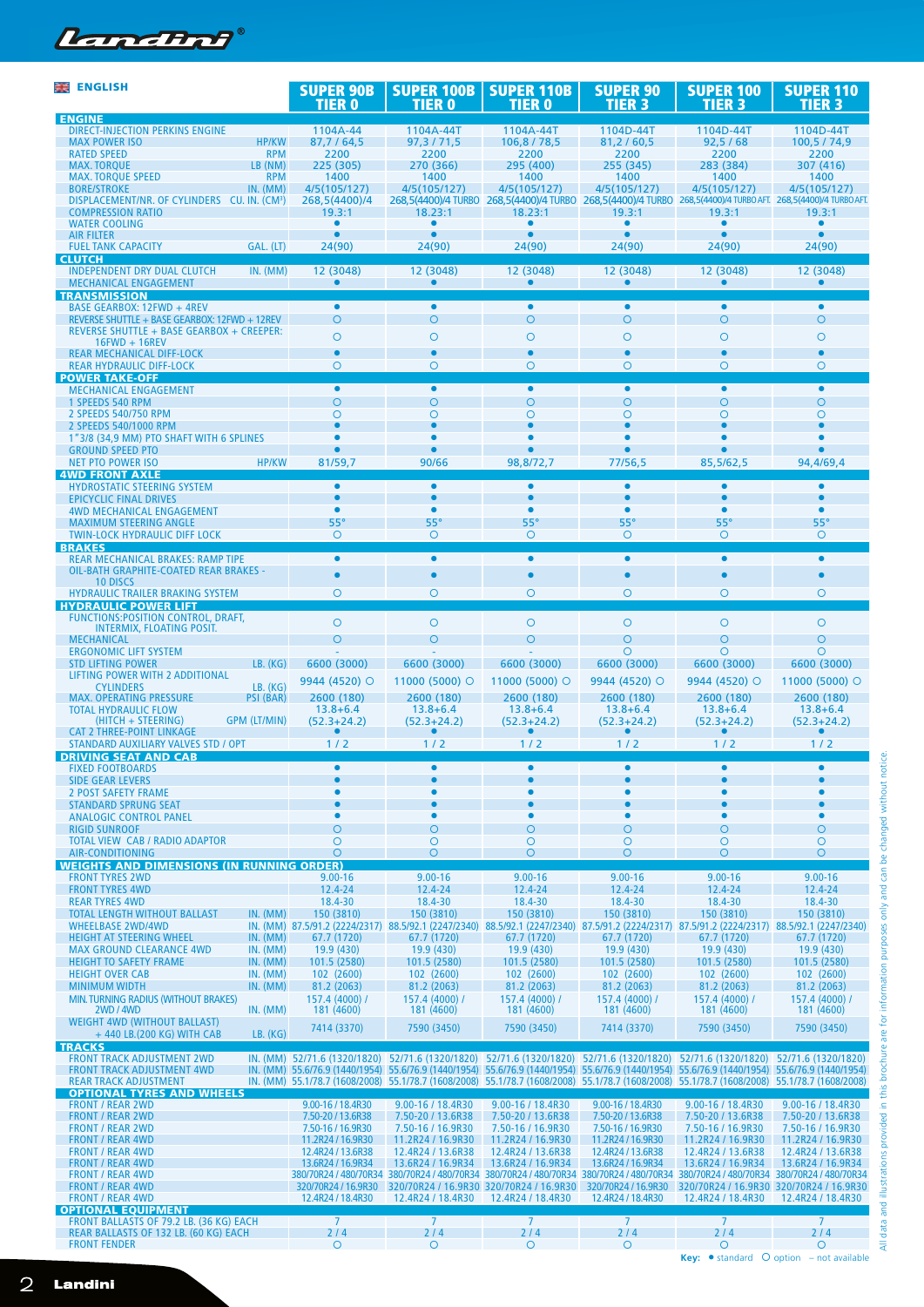| <b>II</b> FRANCAIS                                                                              | <b>SUPER 90B</b><br><b>TIER 0</b>        | <b>SUPER 100B</b><br><b>TIER 0</b>     | <b>SUPER 110B</b><br><b>TIER 0</b>                                                                                                                       | <b>SUPER 90</b><br><b>TIER 3</b>       | <b>SUPER 100</b><br><b>TIER 3</b>                            | <b>SUPER 110</b><br><b>TIER 3</b>       |
|-------------------------------------------------------------------------------------------------|------------------------------------------|----------------------------------------|----------------------------------------------------------------------------------------------------------------------------------------------------------|----------------------------------------|--------------------------------------------------------------|-----------------------------------------|
| <b>MOTEUR</b>                                                                                   | 1104A-44                                 | 1104A-44T                              | 1104A-44T                                                                                                                                                | 1104D-44T                              | 1104D-44T                                                    | 1104D-44T                               |
| PERKINS A INJECTION DIRECTE<br><b>CH/KW</b><br><b>PUISSANCE MAXIMUM ISO</b>                     | 87,7 / 64,5                              | 97,3/71,5                              | 106,8 / 78,5                                                                                                                                             | 81,2/60,5                              | 92,5/68                                                      | 100,5/74,9                              |
| RÉGIME NOMINAL<br><b>TOURS/MIN</b>                                                              | 2200                                     | 2200                                   | 2200                                                                                                                                                     | 2200                                   | 2200                                                         | 2200                                    |
| <b>COUPLE MAXIMUM</b><br><b>NM</b><br><b>RPM</b><br>RÉGIME COUPLE MAXIMUM                       | 305                                      | 366                                    | 400<br>1400                                                                                                                                              | 345                                    | 384                                                          | 416                                     |
| ALÉSAGE/COURSE<br><b>MM</b>                                                                     | 1400<br>105/127                          | 1400<br>105/127                        | 105/127                                                                                                                                                  | 1400<br>105/127                        | 1400<br>105/127                                              | 1400<br>105/127                         |
| <b>CYLINDRÉE / N.BRE DE CYLINDRES</b><br>CM <sup>3</sup>                                        | 4400/4                                   | 4400 / 4 TURBO                         | 4400 / 4 TURBO                                                                                                                                           | 4400 / 4 TURBO                         |                                                              | 4400 / 4 TURBO AFT. 4400 / 4 TURBO AFT. |
| <b>RAPPORT DE COMPRESSION</b><br>REFROIDISSEMENT À EAU                                          | 19,3:1<br>$\bullet$                      | 18,23:1<br>$\bullet$                   | 18,23:1<br>$\bullet$                                                                                                                                     | 19,3:1<br>$\bullet$                    | 19,3:1<br>٠                                                  | 19,3:1<br>$\bullet$                     |
| <b>FILTRE À AIR</b>                                                                             | $\bullet$                                | $\bullet$                              | $\bullet$                                                                                                                                                | $\bullet$                              | $\bullet$                                                    | $\bullet$                               |
| <b>CONTENANCE RÉSERVOIR À COMBUSTIBLE</b><br>LT                                                 | 90                                       | 90                                     | 90                                                                                                                                                       | 90                                     | 90                                                           | 90                                      |
| <b>EMBRAYAGE</b><br>INDÉPENDANT À SEC; BIDISQUE<br>POUCES (MM)                                  | 12 (3048)                                | 12 (3048)                              | 12 (3048)                                                                                                                                                | 12 (3048)                              | 12 (3048)                                                    | 12 (3048)                               |
| <b>COMMANDE MÉCANIQUE</b><br><b>TRANSMISSION</b>                                                | $\bullet$                                | $\bullet$                              | $\bullet$                                                                                                                                                | $\bullet$                              | $\bullet$                                                    | $\bullet$                               |
| <b>BOITE DE VITESSES BASE: 12AV + 4AR</b>                                                       | $\bullet$<br>$\circ$                     | $\bullet$<br>$\circ$                   | $\bullet$<br>$\circ$                                                                                                                                     | $\bullet$<br>$\circ$                   | $\bullet$<br>$\circ$                                         | $\bullet$<br>$\circ$                    |
| INVERSEUR + BOÎTE DE VITESSES BASE:12AV + 12AR<br>INVERSEUR+BOÎTE DE VITESSES BASE+             |                                          |                                        |                                                                                                                                                          |                                        |                                                              |                                         |
| SUPER-RÉDUCTEUR: 16AV+16AR                                                                      | $\circ$                                  | $\circ$                                | $\circ$                                                                                                                                                  | $\circ$                                | $\circ$                                                      | $\circ$                                 |
| <b>BLOCAGE DIFFERENTIEL ARRIÉRE MÉCANIQUE</b><br><b>BLOCAGE DIFFERENTIEL ARRIÉRE HYDRALIQUE</b> | $\bullet$<br>$\circ$                     | $\bullet$<br>$\circ$                   | $\bullet$<br>$\circ$                                                                                                                                     | $\bullet$<br>$\circ$                   | $\bullet$<br>$\circ$                                         | $\circ$                                 |
| <b>PRISE DE FORCE</b>                                                                           |                                          |                                        |                                                                                                                                                          |                                        |                                                              |                                         |
| <b>COMANDE MÉCANIQUE</b>                                                                        | $\bullet$                                | $\bullet$                              | $\bullet$                                                                                                                                                | $\bullet$                              | $\bullet$                                                    | $\bullet$                               |
| 1 VITESSES 540 TR/MIN<br>2 VITESSES 540/750 TR/MIN                                              | $\circ$<br>$\circ$                       | $\circ$<br>$\circ$                     | $\circ$<br>$\circ$                                                                                                                                       | $\circ$<br>$\circ$                     | O<br>$\circ$                                                 | $\circ$<br>$\circ$                      |
| 2 VITESSES 540/1000 TR/MIN                                                                      |                                          | $\bullet$                              |                                                                                                                                                          |                                        | $\bullet$                                                    | $\bullet$                               |
| ARBRE PDF 1" 3/8 (34,9 MM) A 6 CANNELURES                                                       |                                          | $\bullet$                              |                                                                                                                                                          |                                        |                                                              |                                         |
| SYNCHRONISÉE AVEC LA BOÎTE DE VITESSES<br>PUISSANCE À LA P.D.F. ISO<br><b>CH/KW</b>             | 81/59,7                                  | $\bullet$<br>90/66                     | 98.8/72.7                                                                                                                                                | 77/56,5                                | 85,5/62,5                                                    | 94,4/69,4                               |
| <b>ESSIEU AVANT 4RM</b>                                                                         |                                          |                                        |                                                                                                                                                          |                                        |                                                              |                                         |
| <b>VÉRIN DE DIRECTION À DOUBLE EFFET</b>                                                        | $\bullet$                                | $\bullet$                              | $\bullet$                                                                                                                                                | $\bullet$                              | $\bullet$                                                    | $\bullet$                               |
| RÉDUCTEURS FINAUX ÉPICYCLOÏDAUX<br><b>ENCLENCHEMENT MÉCANIQUE 4RM</b>                           | $\bullet$                                | $\bullet$<br>$\bullet$                 | ٠                                                                                                                                                        | $\bullet$                              | $\bullet$<br>$\bullet$                                       | $\bullet$<br>$\bullet$                  |
| <b>ANGLE DE BRAOUAGE MAXIMUM</b>                                                                | 55 <sup>°</sup>                          | 55°                                    | 55 <sup>°</sup>                                                                                                                                          | 55 <sup>°</sup>                        | $55^\circ$                                                   | $55^\circ$                              |
| <b>BLOCAGE DIFFÉRENTIEL HYDRAULIOUE TWIN-LOCK</b><br><b>FREINS</b>                              | $\circ$                                  | $\circ$                                | $\circ$                                                                                                                                                  | $\circ$                                | $\circ$                                                      | $\circ$                                 |
| CONTRÔLE MÉCANIQUE AVEC FREINS<br><b>ARRIERE A RAMP</b>                                         | $\bullet$                                | $\bullet$                              | $\bullet$                                                                                                                                                | $\bullet$                              | $\bullet$                                                    | $\bullet$                               |
| ARRIÈRE À BAIN D'HUILE EN GRAPHITE N.BRE                                                        |                                          | $\bullet$                              | $\bullet$                                                                                                                                                |                                        | $\bullet$                                                    |                                         |
| DE DISQUES: 10<br>CIRCUIT HYDR. DE FREINAGE DE LA REMORQUE                                      | $\circ$                                  | $\circ$                                | $\circ$                                                                                                                                                  | $\circ$                                | $\circ$                                                      | $\circ$                                 |
| <b>RELEVAGE HYDRAULIQUE</b>                                                                     |                                          |                                        |                                                                                                                                                          |                                        |                                                              |                                         |
| CONTRÖLE EFFORT, POSITION, INTERMIX,<br><b>POSITION FLOTTANTE</b>                               | $\circ$                                  | $\circ$                                | $\circ$                                                                                                                                                  | $\circ$                                | $\circ$                                                      | $\circ$                                 |
| <b>MECANIQUE</b>                                                                                | $\circ$                                  | $\circ$                                | $\circ$                                                                                                                                                  | $\circ$                                | $\circ$                                                      | $\circ$                                 |
| <b>ERGONOMIC LIFT SYSTEM</b><br>KG<br><b>CAPACITÉ DE RELEVAGE STD</b>                           | 3000                                     | 3000                                   | 3000                                                                                                                                                     | $\circ$<br>3000                        | $\circ$<br>3000                                              | $\circ$<br>3000                         |
| CAPACITÉ DE RELEVAGE AVEC 2 VÉRINS<br>KG                                                        | 4520 O                                   | 5000 O                                 | $5000$ $\circ$                                                                                                                                           | 4520 ○                                 | 4520 O                                                       | 5000 O                                  |
| <b>PRESSION MAXI DE TRAVAIL</b><br><b>BAR</b>                                                   | 180                                      | 180                                    | 180                                                                                                                                                      | 180                                    | 180                                                          | 180                                     |
| DÉBIT POMPES HYDRAULIQUES<br>LT/MIN<br>(RELEVAGE + DIRECTION)                                   | $52,3+24,2$                              | 52,3+24,2                              | $52,3+24,2$                                                                                                                                              | $52,3+24,2$                            | $52,3+24,2$                                                  | $52,3+24,2$                             |
| ATTELAGE À TROIS POINTS 2 <sup>ª</sup> CAT.<br><b>DISTRIBUTEURS AUXILIAIRES STD / OPT</b>       | 1/2                                      | $\bullet$<br>1/2                       | $\bullet$<br>1/2                                                                                                                                         | $\bullet$<br>1/2                       | $\bullet$<br>1/2                                             | $\bullet$<br>1/2                        |
| <b>POSTE DE CONDUITE ET CABINE</b><br><b>PLATEFORME FIXE</b>                                    |                                          |                                        |                                                                                                                                                          |                                        |                                                              |                                         |
| LEVIERS DE VITESSE LATÉRALE                                                                     |                                          |                                        |                                                                                                                                                          |                                        |                                                              |                                         |
| ARCEAU DE SÉCURITÉ À 2 MONTANTS                                                                 |                                          |                                        |                                                                                                                                                          |                                        |                                                              |                                         |
| SIÈGE STANDARD<br><b>TABLEAU INSTRUMENTS ANALOGIQUE</b>                                         |                                          |                                        |                                                                                                                                                          |                                        |                                                              |                                         |
| <b>TOIT PARE-SOLEIL RIGIDE</b>                                                                  | $\circ$                                  | $\circ$                                | $\overline{O}$                                                                                                                                           | $\circ$                                | Ō                                                            | Ó                                       |
| <b>CABINE TOTAL WIEW / PREDISPOSITION AUTORADIO</b>                                             | $\circ$                                  | $\circ$                                | $\circ$                                                                                                                                                  | $\circ$                                | $\circ$                                                      | $\circ$                                 |
| <b>AIR CONDITIONNE</b><br><b>POIDS ET DIMENSIONS (EN ORDRE DE MARCHE)</b>                       | $\circ$                                  | $\circ$                                | $\circ$                                                                                                                                                  | $\circ$                                | $\circ$                                                      | $\circ$                                 |
| <b>PNEUMATIQUES AVANT 2WD</b>                                                                   | $9.00 - 16$                              | $9.00 - 16$                            | $9.00 - 16$                                                                                                                                              | $9.00 - 16$                            | $9.00 - 16$                                                  | $9.00 - 16$                             |
| PNEUMATIQUES AVANT 4WD                                                                          | 12.4-24                                  | 12.4-24                                | 12.4-24                                                                                                                                                  | 12.4-24                                | 12.4-24                                                      | 12.4-24                                 |
| <b>PNEUMATIQUES ARRIÈRE 4WD</b><br>LONG. TOTALE SANS MASSES DE LES LESTAGE MM                   | 18.4-30<br>3810                          | 18.4-30<br>3810                        | 18.4-30<br>3810                                                                                                                                          | 18.4-30<br>3810                        | 18.4-30<br>3810                                              | 18.4-30<br>3810                         |
| <b>EMPATTEMENT 2WD/4WD</b><br><b>MM</b>                                                         | 2224/2317                                | 2247/2340                              | 2247/2340                                                                                                                                                | 2224/2317                              | 2224/2317                                                    | 2247/2340                               |
| <b>HAUTEUR AU VOLANT</b><br><b>MM</b>                                                           | 1720                                     | 1720                                   | 1720                                                                                                                                                     | 1720                                   | 1720                                                         | 1720                                    |
| <b>GARDE AU SOL MAXI. 4WD</b><br><b>MM</b><br>HAUTEUR À L'ARCEAU DE SÉCURITÉ<br><b>MM</b>       | 430<br>2580                              | 430<br>2580                            | 430<br>2580                                                                                                                                              | 430<br>2580                            | 430<br>2580                                                  | 430<br>2580                             |
| <b>MM</b><br><b>HAUTEUR A LA CABINE</b>                                                         | 102 (2600)                               | 102 (2600)                             | 102 (2600)                                                                                                                                               | 102 (2600)                             | 102 (2600)                                                   | 102 (2600)                              |
| <b>LARGEUR MINIMUM</b><br><b>MM</b><br>RAYON MIN. DE BRAQUAGE (SANS FREINS)                     | 2063                                     | 2063                                   | 2063                                                                                                                                                     | 2063                                   | 2063                                                         | 2063                                    |
| <b>MM</b><br><b>2WD/4WD</b>                                                                     | 4000 / 4600                              | 4000 / 4600                            | 4000 / 4600                                                                                                                                              | 4000 / 4600                            | 4000 / 4600                                                  | 4000 / 4600                             |
| POIDS 4WD (SANS LESTAGE)<br>KG<br>+200 KG AVEC CABINE                                           | 3370                                     | 3450                                   | 3450                                                                                                                                                     | 3370                                   | 3450                                                         | 3450                                    |
| <b>REGLAGE DE LA VOIE</b><br><b>MM</b>                                                          | 1320 / 1820                              | 1320 / 1820                            | 1320 / 1820                                                                                                                                              | 1320 / 1820                            | 1320 / 1820                                                  | 1320 / 1820                             |
| <b>AVANT 2WD</b><br><b>AVANT 4WD</b><br><b>MM</b>                                               | 1440 / 1954                              | 1440 / 1954                            | 1440 / 1954                                                                                                                                              | 1440 / 1954                            | 1440 / 1954                                                  | 1440 / 1954                             |
| ARRIÈRE<br><b>MM</b>                                                                            | 1608 / 2008                              | 1608 / 2008                            | 1608 / 2008                                                                                                                                              | 1608 / 2008                            | 1608 / 2008                                                  | 1608 / 2008                             |
| <b>ROUES ET PNEUMATIQUES EN OPTION</b><br><b>AVANT / ARRIÈRE 2WD</b>                            | 9.00-16 / 18.4R30                        | 9.00-16 / 18.4R30                      | 9.00-16 / 18.4R30                                                                                                                                        | 9.00-16 / 18.4R30                      | 9.00-16 / 18.4R30                                            | 9.00-16 / 18.4R30                       |
| <b>AVANT / ARRIÈRE 2WD</b>                                                                      | 7.50-20 / 13.6R38                        | 7.50-20 / 13.6R38                      | 7.50-20 / 13.6R38                                                                                                                                        | 7.50-20 / 13.6R38                      | 7.50-20 / 13.6R38                                            | 7.50-20 / 13.6R38                       |
| <b>AVANT / ARRIÈRE 2WD</b>                                                                      | 7.50-16 / 16.9R30                        | 7.50-16 / 16.9R30                      | 7.50-16 / 16.9R30                                                                                                                                        | 7.50-16 / 16.9R30                      | 7.50-16 / 16.9R30                                            | 7.50-16 / 16.9R30                       |
| <b>AVANT / ARRIERE 4WD</b><br><b>AVANT / ARRIÈRE 4WD</b>                                        | 11.2R24 / 16.9R30<br>12.4R24 / 13.6R38   | 11.2R24 / 16.9R30<br>12.4R24 / 13.6R38 | 11.2R24 / 16.9R30<br>12.4R24 / 13.6R38                                                                                                                   | 11.2R24 / 16.9R30<br>12.4R24 / 13.6R38 | 11.2R24 / 16.9R30<br>12.4R24 / 13.6R38                       | 11.2R24 / 16.9R30<br>12.4R24 / 13.6R38  |
| <b>AVANT / ARRIERE 4WD</b>                                                                      | 13.6R24 / 16.9R34                        | 13.6R24 / 16.9R34                      | 13.6R24 / 16.9R34                                                                                                                                        | 13.6R24 / 16.9R34                      | 13.6R24 / 16.9R34                                            | 13.6R24 / 16.9R34                       |
| <b>AVANT / ARRIÈRE 4WD</b><br><b>AVANT / ARRIÈRE 4WD</b>                                        |                                          |                                        | 380/70R24 / 480/70R34 380/70R24 / 480/70R34 380/70R24 / 480/70R34 380/70R24 / 480/70R34 380/70R24 / 480/70R34<br>320/70R24 / 16.9R30 320/70R24 / 16.9R30 | 320/70R24 / 16.9R30                    |                                                              | 380/70R24 / 480/70R34                   |
| <b>AVANT / ARRIÈRE 4WD</b>                                                                      | 320/70R24 / 16.9R30<br>12.4R24 / 18.4R30 | 12.4R24 / 18.4R30                      | 12.4R24 / 18.4R30                                                                                                                                        | 12.4R24 / 18.4R30                      | 320/70R24 / 16.9R30 320/70R24 / 16.9R30<br>12.4R24 / 18.4R30 | 12.4R24 / 18.4R30                       |
| <b>EQUIPEMENT EN OPTION</b>                                                                     |                                          |                                        |                                                                                                                                                          |                                        |                                                              |                                         |
| MASSES DE LESTAGE AVANT DE 36 KG/UNITAIRE<br>MASSES DE LESTAGE ARRIÈRE DE 60 KG/UNITAIRE        | $\overline{7}$<br>2/4                    | $\overline{7}$<br>$2/4$                | $\overline{7}$<br>2/4                                                                                                                                    | $\overline{7}$<br>2/4                  | $\overline{7}$<br>2/4                                        | $\overline{7}$<br>2/4                   |
| <b>PARE-CHOCS AVANT-BRAS</b>                                                                    | $\circ$                                  | $\circ$                                | $\circ$                                                                                                                                                  | O                                      | $\circ$                                                      | $\circ$                                 |

Lègende:  $\bullet$  de serie O en option – pas disponible